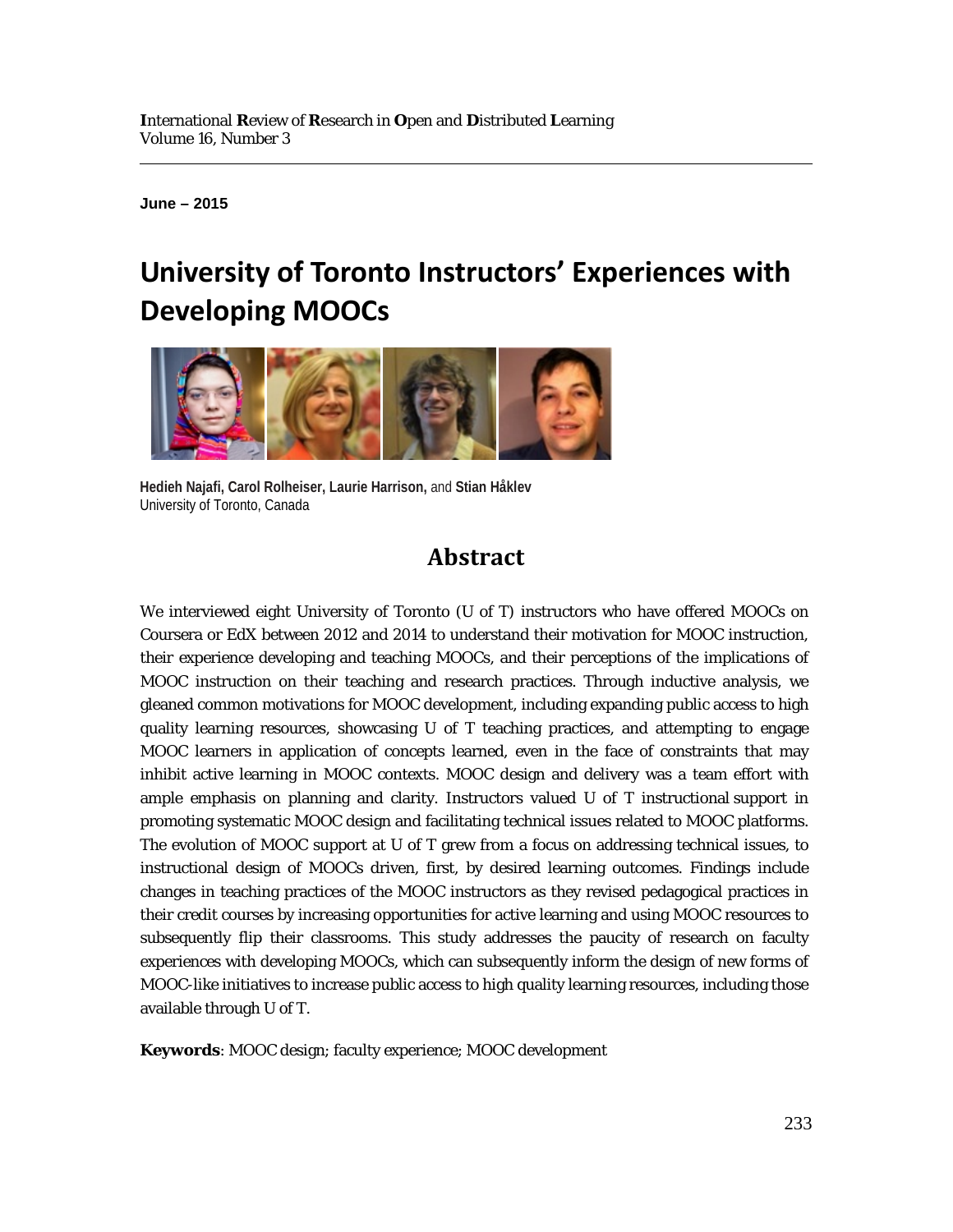## **Introduction**

We studied the experiences of University of Toronto (U of T) instructors who have offered Massive Open Online Courses (MOOCs) on Coursera or edX platforms between 2012 and 2014. U of T initiated institutional partnerships with Coursera in 2012, and EdX in 2013, to deliver a number of MOOCs. This MOOC activity occurred under the umbrella of Open UToronto, a broader institutional initiative established in the spring of 2012 to promote discovery, use, creation, and sharing of open access literature, shared content and educational resources, as well as open courses.

Expanding previous U of T MOOC research (Chen, Håklev, Harrison, Najafi, & Rolheiser, 2015; Restoule, 2013), this timely study addresses the paucity of research on faculty members' experiences with creating MOOCs (Liyanagunawardena, Adams, & Williams, 2013) beyond descriptive accounts of MOOC design (Robinson, & Ash, 2014; Severance, 2013).

## **Background**

Empirical literature on faculty members' MOOC development experience is sparse. Consequently, we drew on online learning literature to understand issues that faculty members recount regarding 1) motivations to teach in a different context (face-to-face vs. online), 2) instructional redesign, and 3) impact on their teaching practices.

## **Motivational Factors**

Personal interest, undertaking a professional challenge, and the potential for increasing students' access to education were among intrinsic motivators for faculty members to teach online courses in Maguire's (2005) review of 13 studies. Håklev (2011) interviewed five faculty members in two Chinese universities that participated in a project to improve undergraduate level education through engaging faculty members in designing open educational resources (OERs). Faculty members' motivation to apply for the program included institutional recognition and using the application process to improve course design and student learning.

In the MOOC context, Holland and Tirthali (2014) interviewed 83 individuals, including administrators and faculty members from institutions active in MOOC initiatives, to explore institutional goals for engaging in such initiatives. Increasing global access to education through an outreach beyond physical and geographical boundaries and enabling broad access to unique faculty expertise were among stated goals.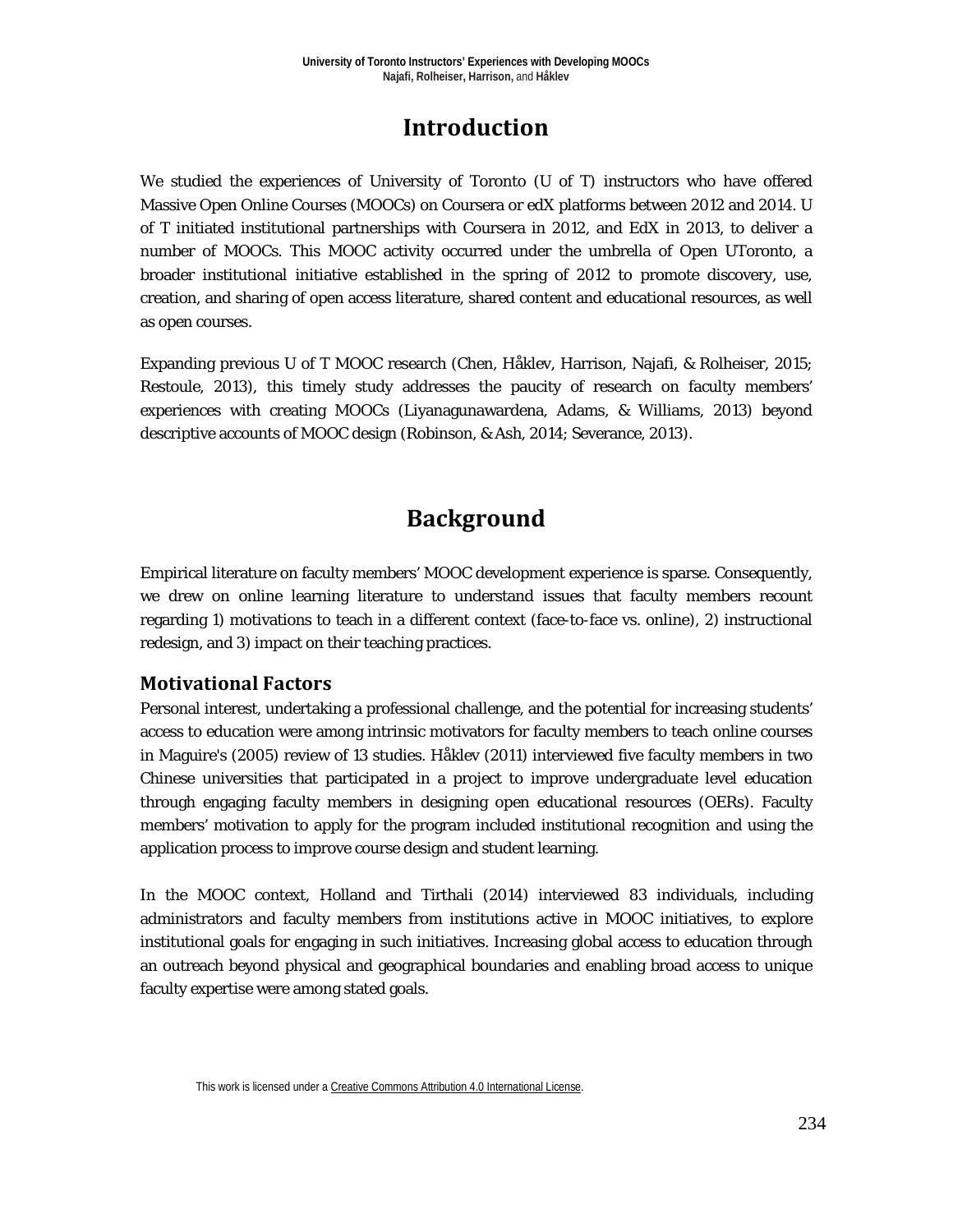## **Instructional Design Considerations**

Numerous considerations guide the instructional design of MOOCs. Instructional design frameworks motivated by desired learning outcomes—e.g. Understanding by Design (Wiggins, & McTighe, 2005) and Integrated Course Design (Fink, 2013)—facilitate online and face-to-face course design. Adaptations of these frameworks, for example, have informed MOOC design at U of T (Open UToronto MOOC Initiative: Report on Second Year of Activity, 2014). As another example, MOOC Canvas (Alario-Hoyos, Pérez-Sanagustín, Cormier, & Kloos, 2014), provides a visual participatory framework to guide MOOC design in two steps: assessing available resources; and making design decisions based on available resources.

A team-based approach increasingly characterizes online course design where instructional designers, technical support staff, and, sometimes, graduate students, collaborate with faculty members (Koehler, Mishra, Hershey, & Peruski, 2004). Such collaboration may spark peer review and reflection opportunities absent when instructors work individually (Håklev, 2011). MOOCs are mostly developed by teams (Alario-Hoyos et al., 2013; Holland, & Trithali, 2014) or taught by teams (Arnold, Kumar, Thilosen, & Ebner, 2014).

Time is another important consideration in MOOC instructional design. Teaching online credit courses and MOOCs require both advance planning and continuous presence to provide feedback to students during the course (Arnold et al., 2014; Power, 2009). The time commitment and resource allocation for MOOCs are reportedly higher than for credit courses, including time when faculty members create MOOCs, and later, when they re-design their credit courses to leverage MOOC resources (Holland, & Trithali, 2014).

### **Impact on Practice**

The 913 faculty members who participated in Shea, Picket, and Li's (2005) study answered a question about the impact of online course design and teaching on their pedagogical assumptions and classroom teaching. A regression analysis suggested opportunities for learning, including alternate means of instruction and assessment, as factors significantly related to participants' satisfaction with online instruction.

In another three-round action-research study following seven faculty members who designed online courses, findings suggested that opportunities for reflection encouraged them to consider alternate views of teaching and learning (McQuiggan, 2012). Håklev (2011) reported that faculty members who developed open educational resources as part of their involvement in the Top Level Quality Project redesigned their lectures to include discussion, provided on-demand access to lectures, or leveraged social media to communicate with students.

Similarly, MOOCs could encourage revising pedagogical practices and/or credit course redesign. Course redesign may result in a flipped classroom format using MOOC material or integrating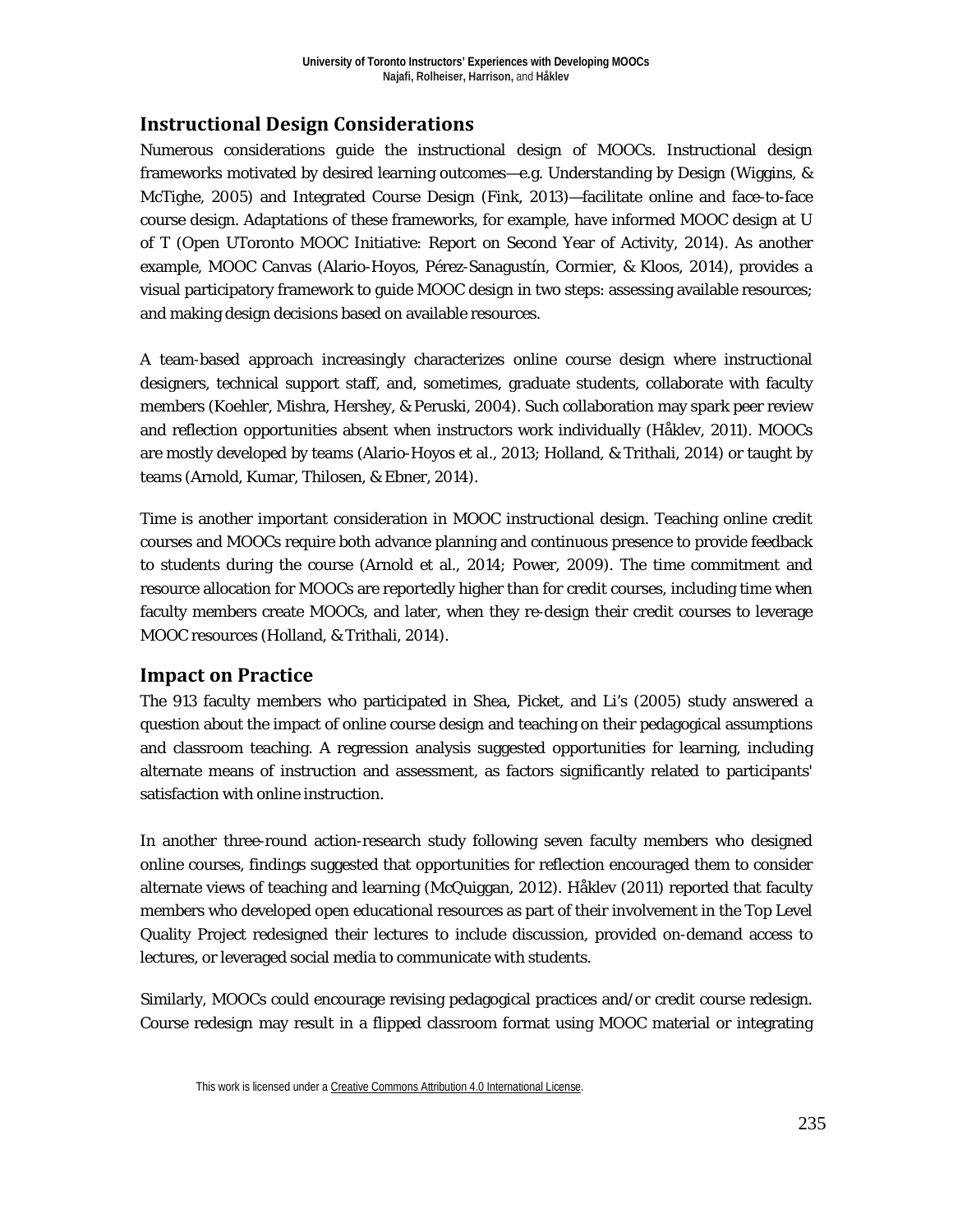frequent feedback, discussion, and peer-assessment within the curriculum (Holland & Tirthali, 2014).

While faculty members' experiences with designing and teaching online credit courses are well documented, similar studies regarding MOOCs are missing. Accordingly, three research questions guided our study, corresponding to the dimensions of faculty engagement noted previously in this paper: 1) motivations, 2) instructional redesign, and 3) impact on practice.

- Research question one: What motivated U of T instructors to offer MOOCs?
- Research question two: How did U of T instructors design, develop, and deliver their MOOCs?
- Research question three: What were the implications of MOOC instruction for instructors as researchers and instructors?

## **Study Design and Background**

### **Participants**

As of September 2014, U of T instructors taught 12 distinct MOOCs, some re-offered, on Coursera and edX (Open UToronto MOOC Initiative: Report on Second Year of Activity, 2014). A call for study participation was sent to 12 U of T MOOC instructors, and eight agreed to participate. In compliance with our U of T ethical approval, the identity of the participants is kept confidential and no reference is made to their name, MOOC title, or exact time period of MOOC offering. We refer to research participants as "instructors".

## **MOOC Instructional Design Support at U of T**

The following contextual information is relevant to the study focus and how U of T instructors were supported in their MOOC design process. Since 2012, the Online Learning Strategies (OLS) portfolio at U of T has been providing instructional support for MOOC development. OLS supports MOOC instructors in the following ways:

- advising on evolving institutional strategies and new developments;
- delineating institutional MOOC development workflow;
- outlining critical success factors and consulting on resourcing implications;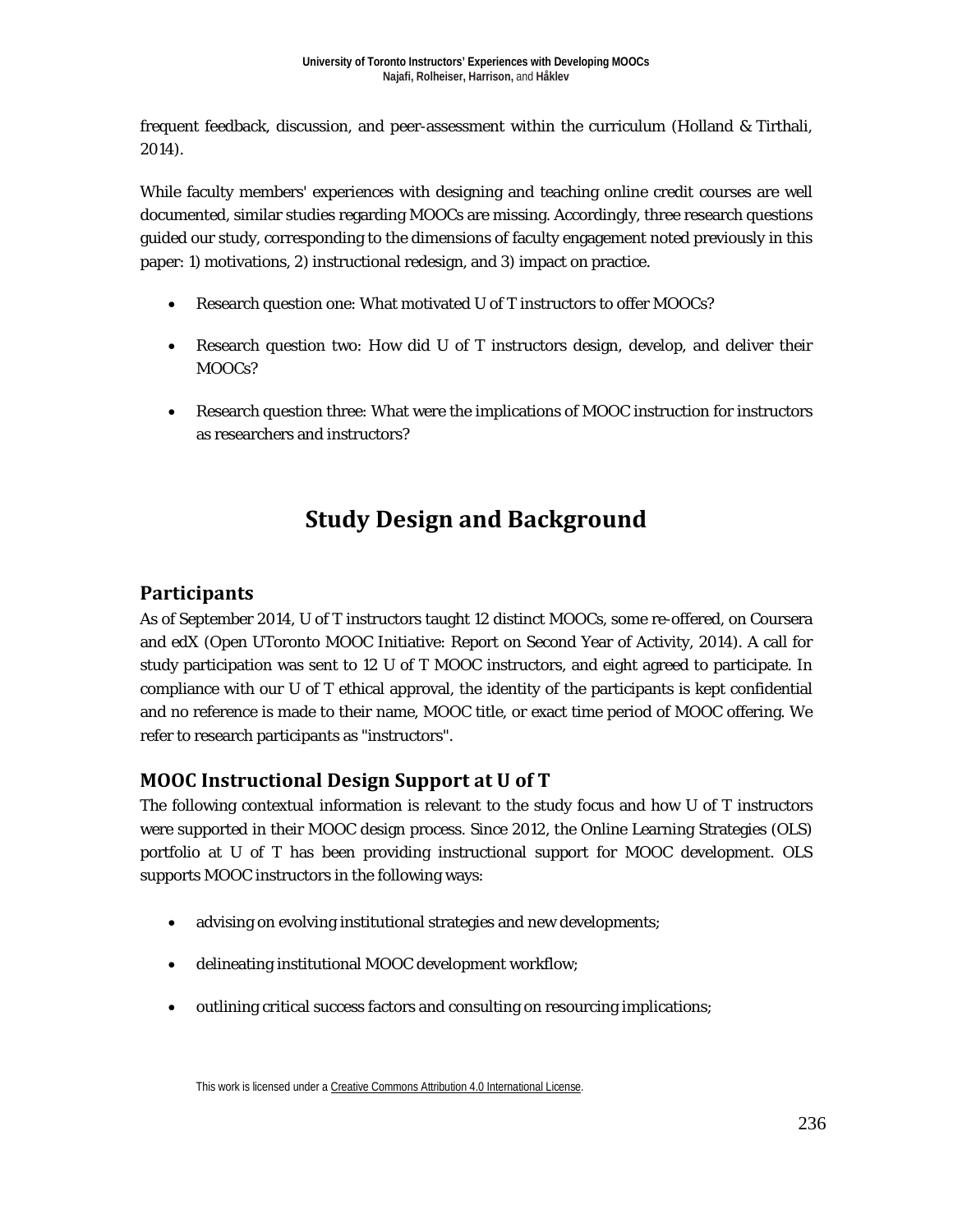- conducting team-based MOOC design workshops to systematically facilitate an instructional design process that targets: (a) setting clear weekly learning outcomes; (b) designing assessments that align with learning outcomes; and (c) developing learning activities and resources that allow learners to develop knowledge and competency as relevant to learning outcomes; and
- organizing symposia and round-table sessions to disseminate findings from faculty MOOC research and raise awareness about the latest developments in U of T MOOCs.

OLS also provides on-demand technical and instructional coaching and collaborates with MOOC platform providers to prepare necessary technical support for MOOC instructional teams and solve technical issues as they may arise.

### **Methods**

Semi-structured interviews with participants were conducted between August 2013 and August 2014. Other data sources included OLS documentation and curricular material from U of T MOOCs available on Coursera or edX. An inductive approach was used to analyze interview data (Creswell, 2012; Thomas, 2006) by:

- coding interviews and transcribing code segments relevant to research questions;
- collapsing codes into emergent themes and categories;
- corroborating interview data with other data sources; and
- preparing descriptive accounts of major and minor themes from the data.

## **Results**

Findings of the study are presented here, under six main themes. Table 1 illustrates how the six main themes of findings map onto our three research questions. In the sections that follow, we present each main theme and provide interview excerpts to further contextualize the findings.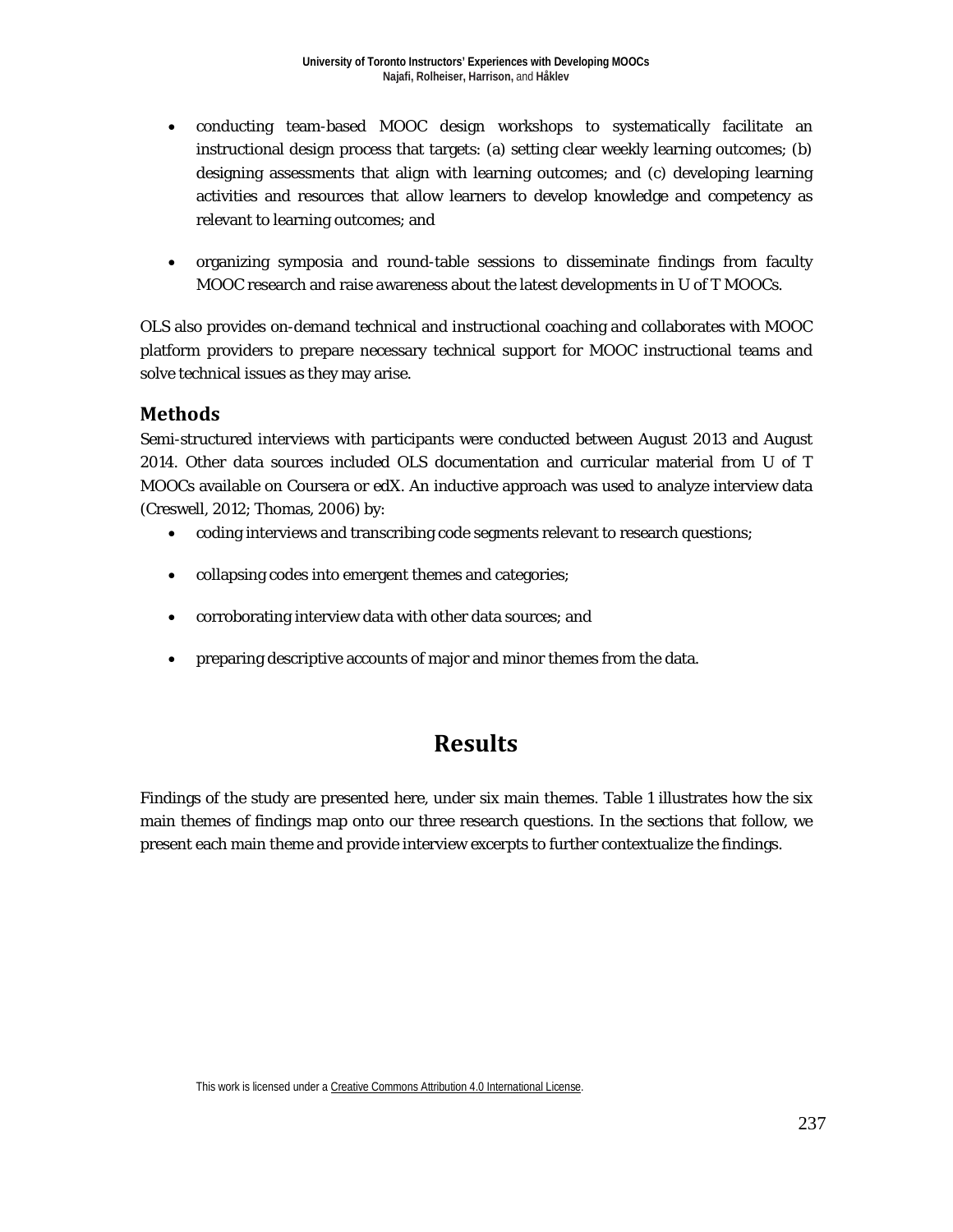#### Table 1

|                               | <b>Findings: Main Themes</b>                            |                       |                                            |                                        |                                       |                                        |
|-------------------------------|---------------------------------------------------------|-----------------------|--------------------------------------------|----------------------------------------|---------------------------------------|----------------------------------------|
|                               | Instructors'<br>motivations<br>to offer<br><b>MOOCs</b> | <b>MOOC</b><br>design | <b>MOOC</b><br>development<br>and offering | <b>Measures</b><br>for MOOC<br>success | <b>MOOC</b><br>development<br>support | Implications<br>of MOOC<br>instruction |
| Research<br>question<br>one   |                                                         |                       |                                            |                                        |                                       |                                        |
| Research<br>question<br>two   |                                                         |                       |                                            |                                        |                                       |                                        |
| Research<br>question<br>three |                                                         |                       |                                            |                                        |                                       |                                        |

*Findings: Mapping of the Six Themes to Three Research Questions*

## **Motivation to Offer MOOCs**

#### **Contributing to open educational resources (OERs).**

All U of T MOOCs were offered free of charge in 2012 and 2013. U of T's positioning of MOOCs as being accessible to a broad audience as open courses was the main motivation for instructors to offer MOOCs. Through MOOCs, instructors contributed to publicly available OERs and, as one instructor mentioned, also showcased the quality of teaching and learning at U of T:

> When I heard about MOOCs I also thought that U of T is a big mysterious place for people who walk by and they may think some holy mysterious learning is happening here. I think there is wonderful learning happening at U of T. Always thought we could do more to open U of T to the public. [Developing a] MOOC was a tangible way to do that.

Upon conclusion, all U of T MOOCs are left archived on their respective platform. Designing ondemand MOOCs was another step forward in providing public access to such OERs, an instructor suggested. The structured course-like format of MOOCs was cited by one instructor as enabling learning about a topic by covering interconnected concepts in a progressive manner.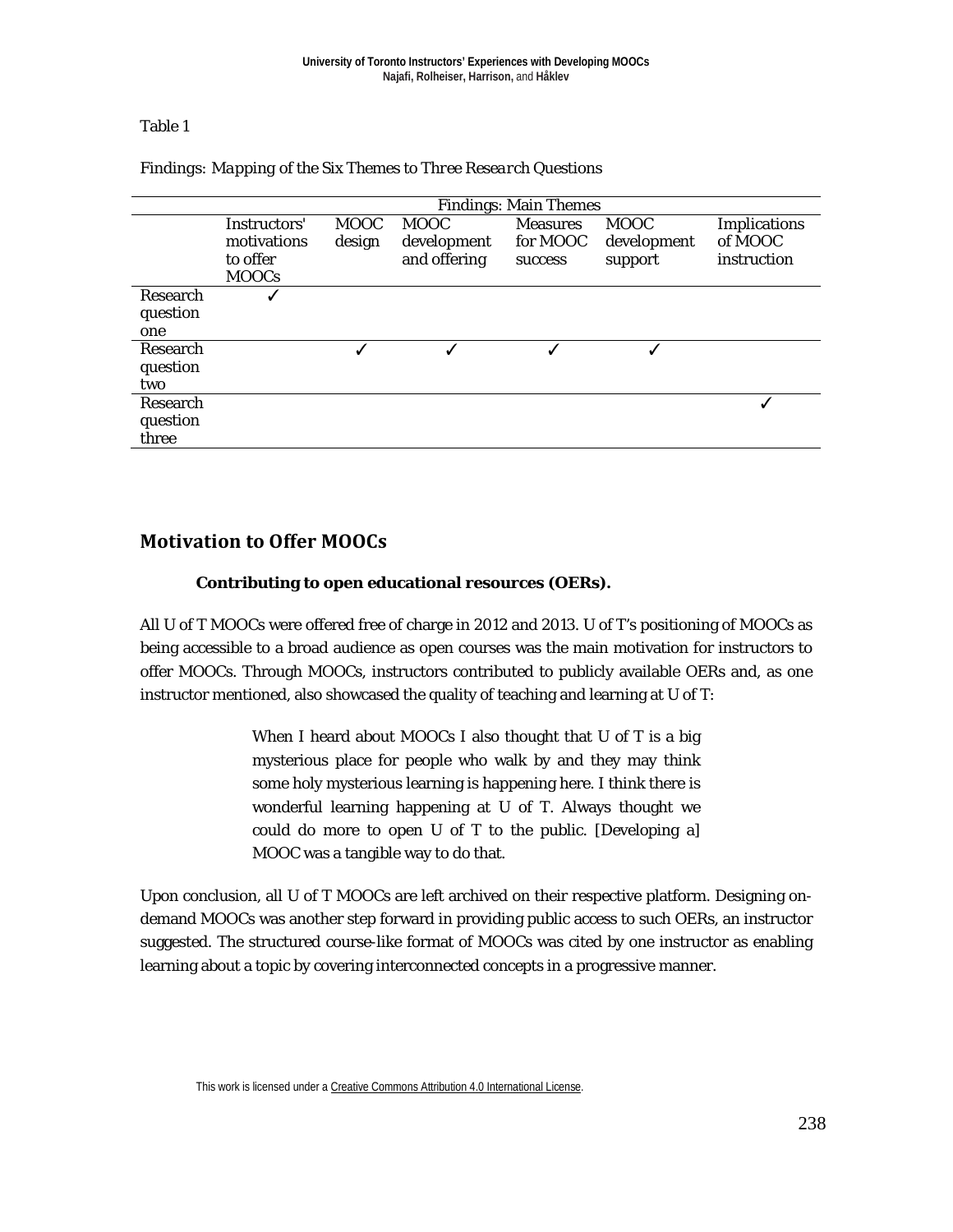#### **Academic relevance.**

According to instructors, with global learners signing up for MOOCs in massive numbers, their teaching and its impact would transcend the limits of U of T credit courses. Beyond being a professional desire for some instructors, such international exposure allowed the instructors to examine the academic and instructional potential of MOOCs, and in a broader sense, online learning at large scale.

Experiencing firsthand the complications of teaching in a MOOC context and assessing learners within the constraints of MOOC platforms were frequently cited motivations for offering MOOCs. Two instructors indicated the anticipated pedagogical and academic implications of MOOCs as their motive. From a pedagogical perspective, understanding how to foster deep learning in MOOCs informed the instructional design of large credit courses, as suggested by one instructor:

> In small classes students get to practice more skills. As the class size grew, the number of skills practiced in class decreased and a lot of courses have become lecture and multiple-choice questions. So I thought MOOCs were interesting because if you could show that at that scale you could bring in the skills, then people who teach 200-student classes will not have an excuse. It could be a driver for a change.

MOOCs could also facilitate scaling up of knowledge within new fields of study by sharing current knowledge and enabling idea exchange that leads to inter-institutional research partnerships.

### **MOOC Design**

#### **Instructional team.**

MOOC design, development, and delivery was a team effort where instructors collaborated with teaching assistants, instructional designers, and technical staff to design and implement MOOCs on a platform, and monitor learner activities while the MOOC was running. In most cases, the instructors developed the bulk of the MOOC content.

#### **Learning outcomes.**

MOOC design was mainly driven by pedagogical approaches deemed effective in credit courses in their respective discipline. The overarching design goals for U of T MOOCs ranged from providing individual learners with as many opportunities as possible to practice what they learned, to deliberately fostering a sense of community, and to maximizing engagement in discussions. Regardless of discipline, instructors stressed the importance of learning relevance to MOOC learners and envisioned opportunities for self-reflection.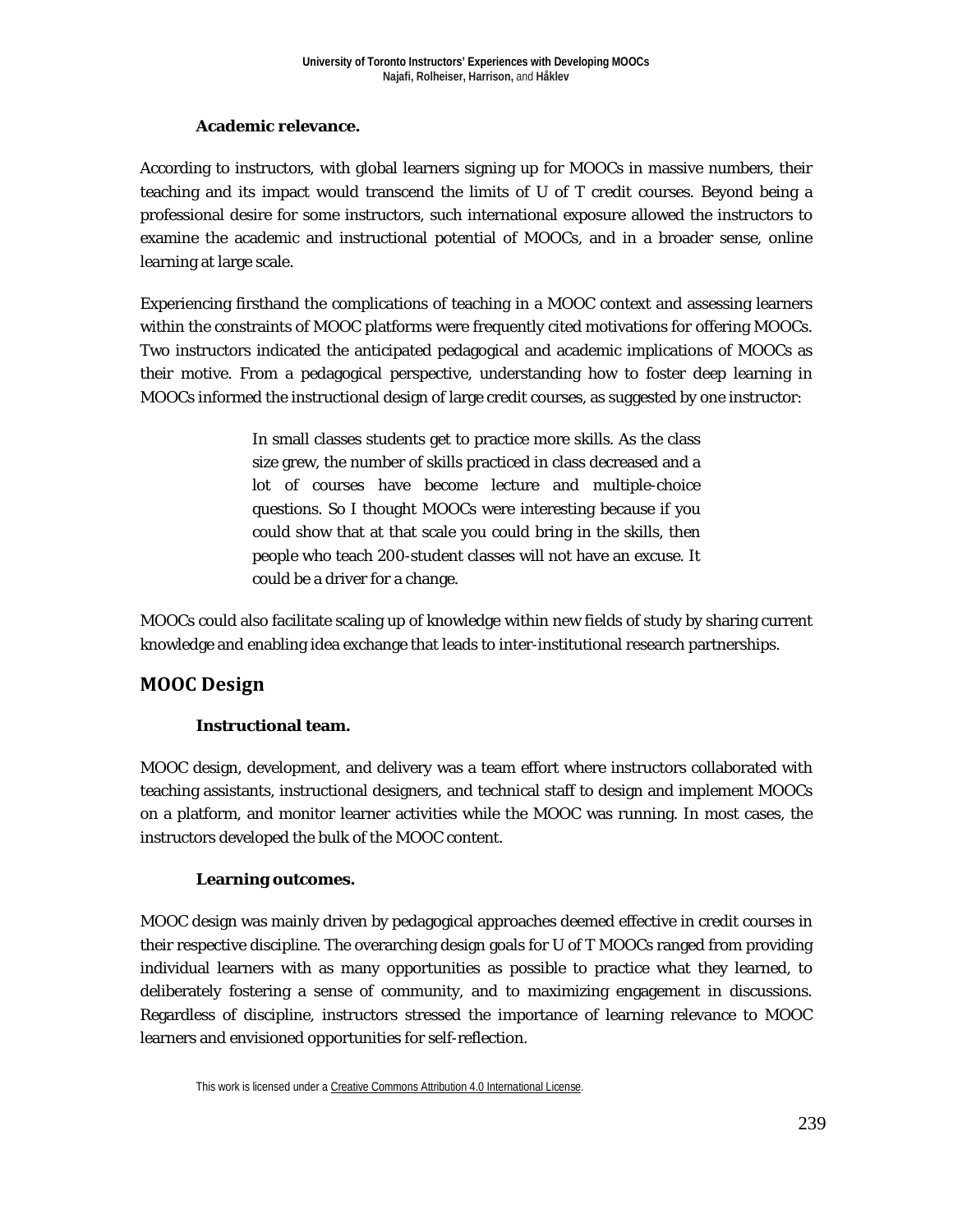Instructors stated clear learning goals for their MOOCs. We synthesized high-level desired learning outcomes for U of T MOOC learners into three themes:

- understand the fundamental concepts of a discipline; be able to transfer knowledge to other contexts; and apply concepts to relevant situations to improve existing practice;
- become familiar with methods of scientific inquiry, problem solving, and reasoning relevant to a discipline; be able to apply those methods to their own inquiry; develop competency to assess the quality of existing work in their relevant context; and
- develop knowledge of the discourse and vocabulary of a discipline and be able to use both in their own learning/work/personal contexts.

The instructors also described desired learning outcomes for students taking their credit course as the ability to:

- apply knowledge to new situations; being able to transfer knowledge;
- articulate fundamental concepts of the discipline and explain them to their peers;
- develop critical thinking and inquiry skills and be able to locate relevant resources to enrich their learning without being highly dependent on an instructor; and
- develop metacognitive and self-regulative skills.

Instructors' desired learning outcomes for their MOOCs and credit courses showed considerable overlap.

#### **MOOC learners.**

When asked about their target audience, instructors expressed initial uncertainty about actual MOOC learners and their academic or professional backgrounds. Instructors designed the MOOCs for a perceived group of learners who would find the MOOCs learning outcomes relevant. The target audience for U of T MOOCs ranged from learners with little or no previous knowledge or experience, to professionals who desired to expand their knowledge on a topic. One instructor indicated how the diversity of students in a credit course, with regards to knowledge of course subject, guided the perception of MOOC learners:

> I wanted to plan a course accordingly for people who had little knowledge to people who could know more than me and could teach the course. It is the balance of start where you are in terms of knowing, and push yourself to go deeper. Make this an opportunity to deepen your knowledge about something.

This work is licensed under [a Creative Commons Attribution 4.0 International License.](http://creativecommons.org/licenses/by/4.0/)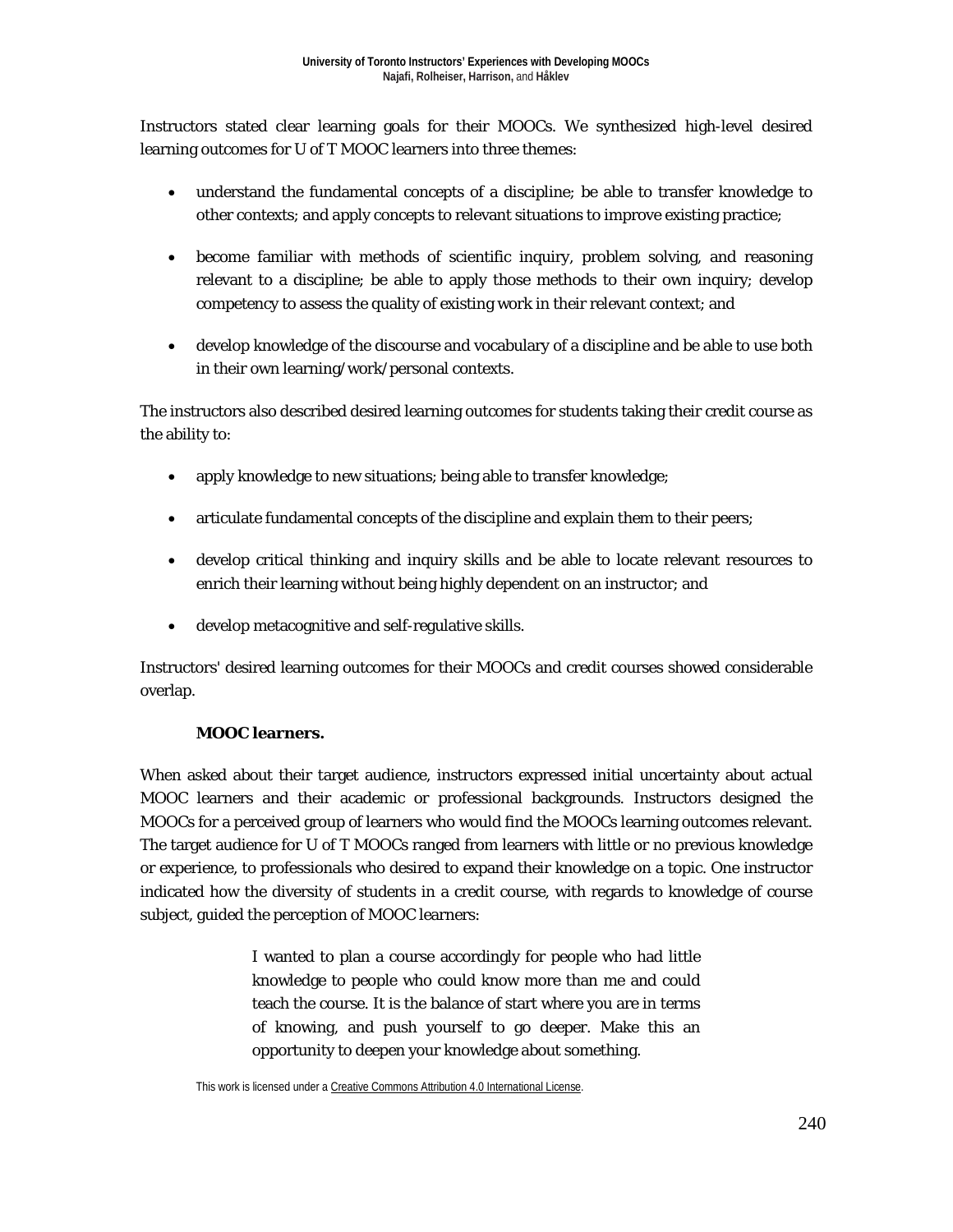Generally, learners who registered in U of T MOOCs were internationally distributed. OLS statistics, as of July 2013, regarding the geographic distribution of U of T MOOC registrants confirmed instructors' perception of learner diversity: Australia (1,268); Africa (1,610); South America (3,244); Asia (9,938); Europe (15,655); and North America (16,894).

MOOCs targeted towards learners with no or little knowledge in the field also attracted highly educated learners. Reflecting on the reasons why learners with postgraduate degrees would enroll in a MOOC that covered fundamental concepts of a discipline, an instructor stated:

> From the discussion forum, I realized that a lot of people, even if they had taken [courses relevant to this subject] before, never really learned those learning goals or did not learn them very well, and many of them found it productive to go back and revisit them. Perhaps, they have taken more advanced courses or need it for a job.

### **MOOC Development and Implementation**

Some instructors had online teaching experience. However, we could not find any evidence that instructors with no online teaching experience were at a disadvantage while planning and offering MOOCs.

Instructors took different approaches to plan and develop MOOCs. Owing to the short time available between the approval of some of the MOOCs and their launch date, some instructors produced the latter parts of their MOOCs while the course was running. The instructor of an earlier U of T MOOC explained:

> We agreed to offer the MOOC [within three months from the agreement]. Timeline was incredibly tight. We were developing the MOOC as it was being offered. We started two weeks ahead so the first two weeks were done and then we were just go, go, go!

Alternatively, instructors completely developed their MOOCs before the launch date when the approval date and the launch date were further apart. In both cases, according to the instructors, the process of MOOC development, including outlining learning outcomes, content creation, and assessment design, was time consuming and labor intensive.

Two planning and production strategies deemed as effective by the instructors were: (a) a production line approach, and (b) an intensive plan-ahead approach. A production line approach was described as: "I first created lectures, then somebody edited those, somebody else generated questions on the video, and somebody else uploaded the video lecture with the embedded question. This system was effective. Each person was ahead of the next person." In an intensive

This work is licensed under [a Creative Commons Attribution 4.0 International License.](http://creativecommons.org/licenses/by/4.0/)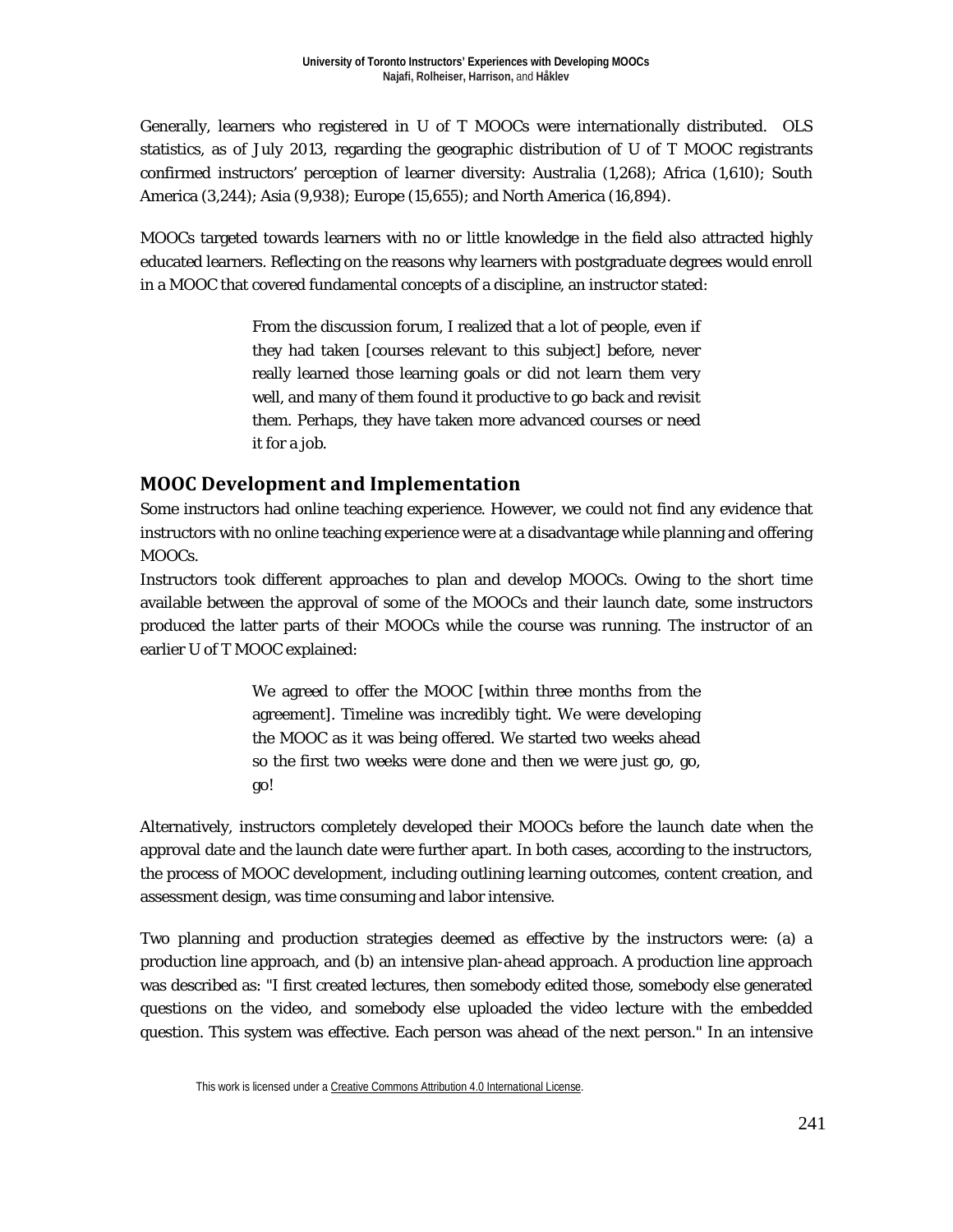plan-ahead approach, all components of the MOOC were completely planned and scripted before the production started.

To facilitate the structural examination of a MOOC, we informally divide it into three components: learning, assessment, and communicative.

#### **MOOC learning components: Keeping content concise.**

Learning components included video lectures, readings, guest speakers, and external links. U of T MOOCs were self-contained with no required textbook. Depending on disciplinary practice, some instructors integrated, or intended to integrate, additional technological tools to enrich learners' experience. Such integration demanded close collaboration between instructors and MOOC platform providers and was not always feasible due to time constraints or technical complications. Instances of successful integration existed where, for example, MOOC learners engaged in handson hypotheses testing and theorizing using community-generated data.

**Short video lectures.** According to the instructors, video lectures were a central learning component in U of T MOOCs. A common theme regarding MOOC video lectures was their much shorter length compared to credit course lectures. Although a challenging medium to convey concepts thoroughly, instructors felt that video lectures suited perceived learning outcomes of MOOC learners. As one instructor stated: "[MOOC students] have busy lives. For them, 15-minute bites can work in a day. So for purposes of people being able to keep up with a MOOC, this would work." Instructors planned their video lectures to be precise and engaging, with opportunities for learners to reflect on content through in-video quizzes. This work required advance planning and, in many cases, scripting.

One instructor, however, complemented instructor-dominated video lectures with interviews involving other subject-matter experts:

> Others had said that they didn't like the talking head... I also thought of the possibility with the MOOC is that so many people can be part of the teaching and updating of material. So, one of the first thoughts I had was we can include other professors that do [name of the field] research and I invited them all to do a lecture. It turned out we did interviews instead to make it more comfortable... ask them the questions that I am hoping the students would ask…

The variety in video production was largely affected by discipline and by the desired learning outcomes of a MOOC. Interviews with experts, as mentioned here, were not relevant to all MOOCs.

This work is licensed under [a Creative Commons Attribution 4.0 International License.](http://creativecommons.org/licenses/by/4.0/)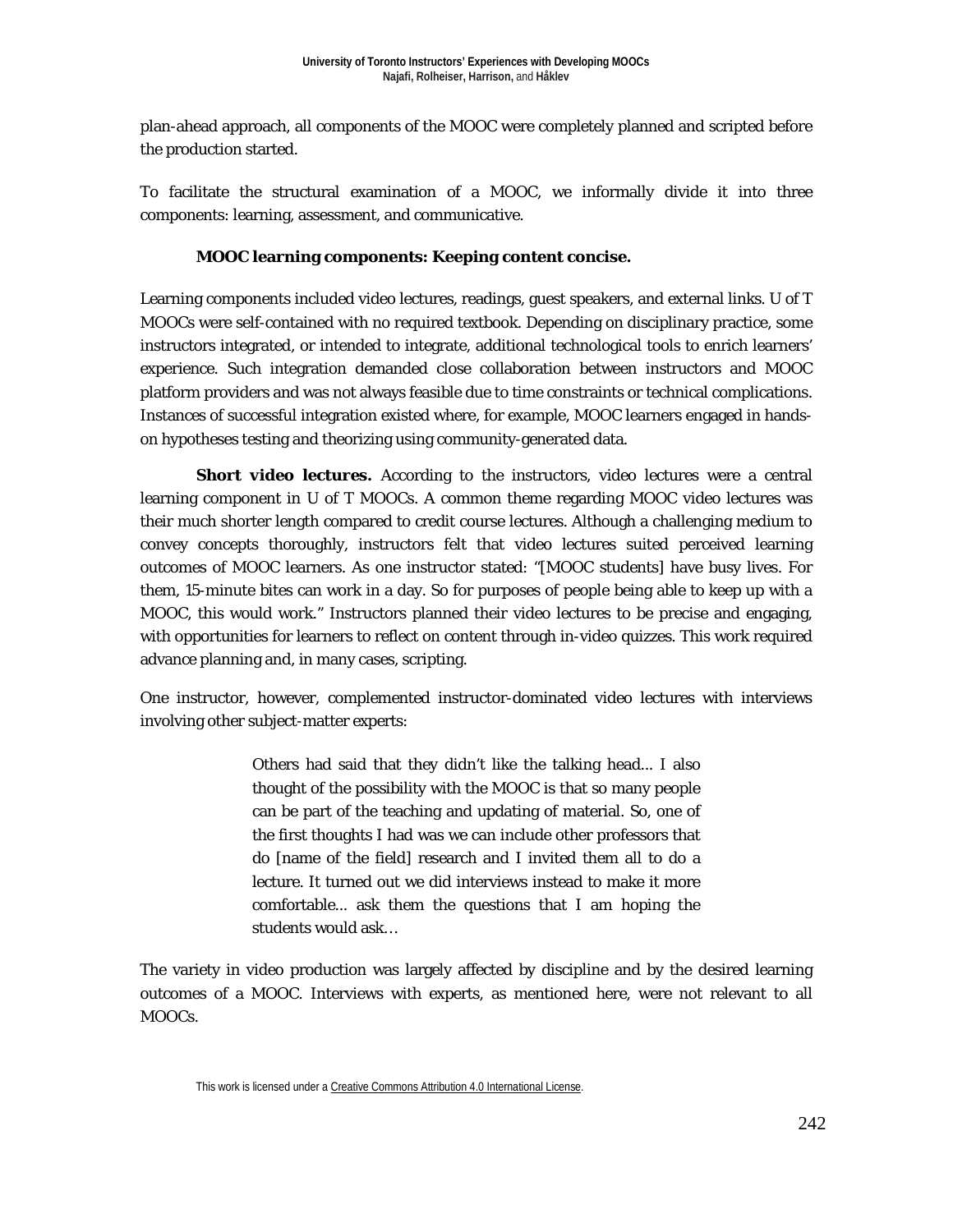Instructors approached video production in different ways. Some instructors recorded their videos in a DIY format, others had technicians to produce professional videos, while others had partial technical assistance. Video production approaches depended on various factors, including personal preference, technical knowledge, time constraints, departmental facilities, and to some extent, available funding.

#### **MOOC assessment components: Scaffolding complexity.**

Assessment components allowed learners to apply their learning in practice, receive feedback in a variety of formats, and collect grades that would count towards obtaining a certificate of completion, if desired. Assessment design closely followed the learning outcomes of a MOOC and emphasized application of knowledge and reflection over information recall. While acknowledging the apparent limitations of assessing learning in MOOCs, the instructors utilized strategies to leverage available assessment tools relevant to their learning goals. One instructor stated: "Quite happy with the set of questions we made. Managed to find other ways of asking questions within the constraints and getting students to think and getting them to apply knowledge." Another instructor explained why social sciences MOOCs may face further challenges regarding assessment design: "Social science courses required a different approach for assessment. For [more technical] MOOCs you could design tests that were completely computer graded. There were peer-assessment pieces but usually it was a very digital thing." In other words, some disciplines could utilize assessment approaches that had time efficiencies related to the technology tools utilized.

For information recall purposes, instructors used multiple-choice questions and gauged learners' understanding of essential concepts. Sometimes learners could attempt quizzes several times to gain mastery. Depending on the MOOC, learners received a new set of questions or answered the same questions again. Non-graded in-video quizzes were used for a similar objective and to increase engagement. Progressing to knowledge application, instructors used self-graded assessments, including self-reflections, and/or discussion questions. Carefully crafted rubrics, instructors emphasized, enabled learners to self-assess their submissions.

Increasing in complexity and the degree of learner responsibility, peer-assessment was one of the most logistically challenging but cognitively promising types of assessment that all instructors intended to include in their MOOCs. The quality of peer feedback, learners' potential tendency to be lenient towards their peers, and language proficiency issues concerned some of the instructors. In practice, learners took the responsibility seriously and, even in the face of technical difficulties, provided feedback to their peers. Instructors from different disciplines believed that precise grading rubrics were important facilitators of effective peer-assessment.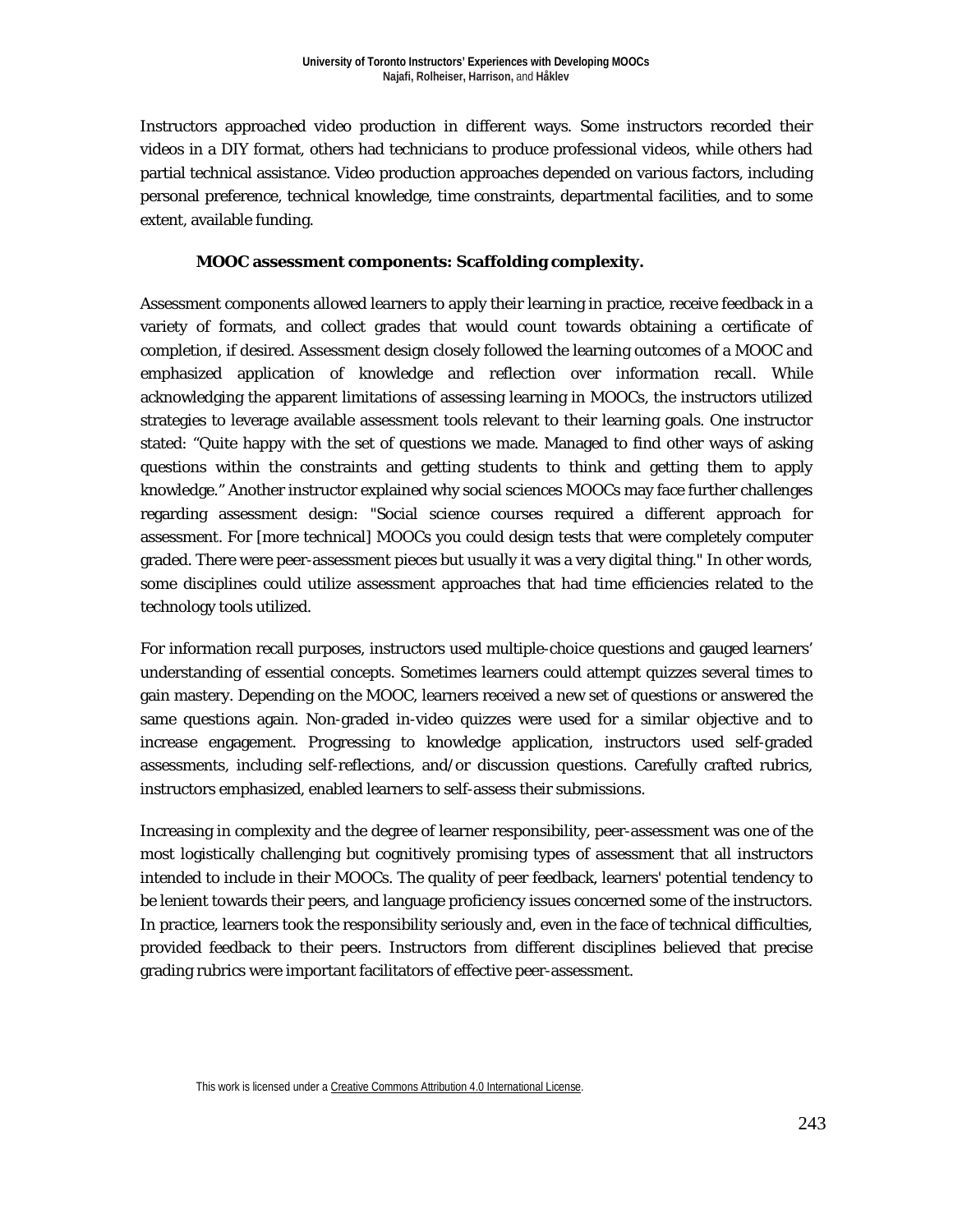#### **MOOC communicative component: Strategizing instructional presence.**

Platform-based discussion forums were a common communicative component for all MOOCs that allowed learners to ask questions, engage in discussions, or seek help. Discussion forums also served as sources of information for the instructors to address technical or content-related problems identified by the learners.

Instructors organized the discussion forum to ease posting comments or questions to relevant threads. Dedicating a thread to weekly discussion questions and video lectures proved effective although, as the instructors commented, some learners still posted their comments in irrelevant threads.

Reasons for intervention and providing feedback included controversial discussions, strong disagreement, misconceptions, and comments posted to irrelevant discussions.

#### **Credit course vs. MOOC instruction.**

Instructors who answered a question about differences between the quality of learning in MOOCs versus credit courses agreed that finishing a U of T MOOC did not equate to completing a U of T credit course on the same topic. While U of T MOOCs were mostly informed by existing U of T credit courses, they were not as comprehensive due to the shorter length and perceived MOOC learners' goals. For example, an instructor mentioned: "The question was how to take [a credit course] and break it into 10, 15 minute bites that have a beginning, middle and end and covers something. It was a real re-envisioning of the course I had taught for so many years." The difference in depth and breadth was also highlighted in assessment design.

At least two instructors intended to encourage peer interaction as they practiced in their credit courses. Comparing expectations of MOOC learners and U of T students, one instructor mentioned:

> There was learning that was happening horizontally, student to student, rather than all the information coming top down. And that's the way I approach my in-person classroom. A lot of it was about how to translate what I do in the classroom to this online environment? How to make the same kinds of things happen and address the challenges that will come from expanding it from 20 participants in a seminar to 23,000 participants?

A second factor that differentiated MOOC learning from credit course learning was the variety in form and the extent of feedback available to MOOC learners vs. U of T students. Students taking credit classes can ask questions and receive immediate feedback. Teaching assistants can also encourage students to consider alternative ways of approaching problems. Due to a far larger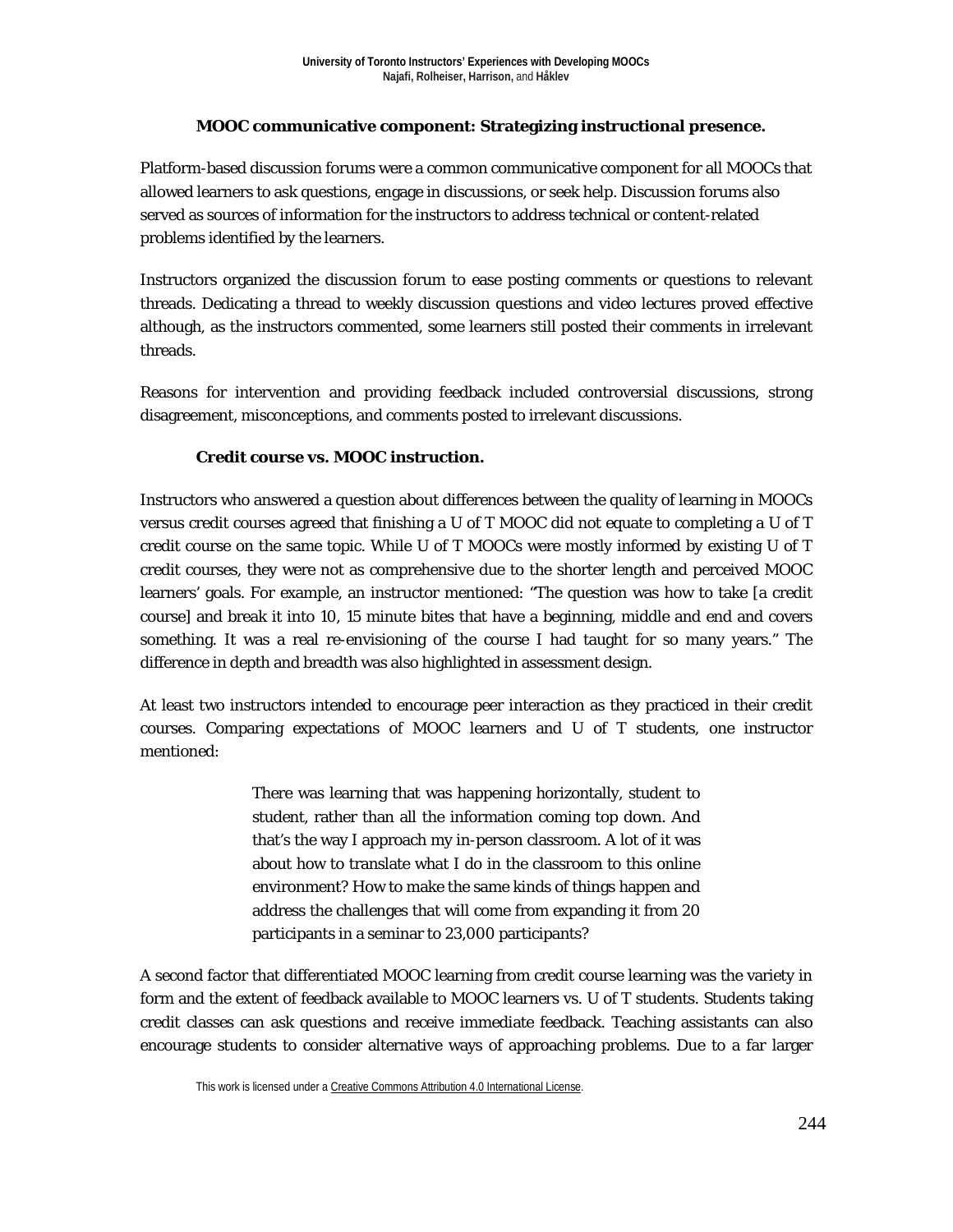ratio of learners to MOOC instructors and teaching assistants, providing feedback to every MOOC learner was impossible. Designing deliberate opportunities for soliciting learners' understanding of a concept, and providing aggregate feedback that also acknowledged high quality learner contributions, was an effective strategy used by one of the instructors.

## **Professional Implications of Teaching MOOCs**

#### **Pedagogical implications.**

MOOC design and instruction entailed two main pedagogical implications: enhancing the clarity of content, e.g. discipline specific terminology; and restructuring instruction in credit courses. Instructors paid specific attention to making content or assessment criteria clear in their MOOCs. Regarding rubric development for peer-assessment, an instructor noted:

> In terms of the challenges with a MOOC, it is so hard to explain something extremely clearly and not have it be taken or interpreted in multiple ways... We had seven boxes where [learners] had to check... We wanted to make sure each of those points was really clear.

Some of the instructors noted that they had devised new ways of articulating learning outcomes with clarity and precision, and likewise for the presentation of concepts in their credit courses. Such attention to clarity and shared understanding is captured in the following comment of one instructor:

> I have become much more clear about my learning objectives and articulating them and making sure that they are articulated in a language that students can understand – and I revisit them with the students. I think it makes the students more aware of what they are supposed to be learning.

Restructuring credit course instruction resulted in instructors making MOOC lectures available to students and replacing a portion of lecture time with opportunities for active learning. Using MOOC material in credit courses happened either as pre-planned, where instructors intended to flip their classroom, or opportunistically. Some of the instructors did not integrate MOOC material into their teaching, as the material was not relevant to their credit courses. One affordance of flipped classrooms was described by an instructor as: "If you get it in the first five minutes, you still have to listen to all the questions and repetitions. Also in lectures there is a lot of pauses and examples that these students who got it in the first five minutes do not need."

Flipping a course appeared to be a fulfilling experience for instructors, as their students could come to class more prepared, spend more in-class time applying their knowledge to classroom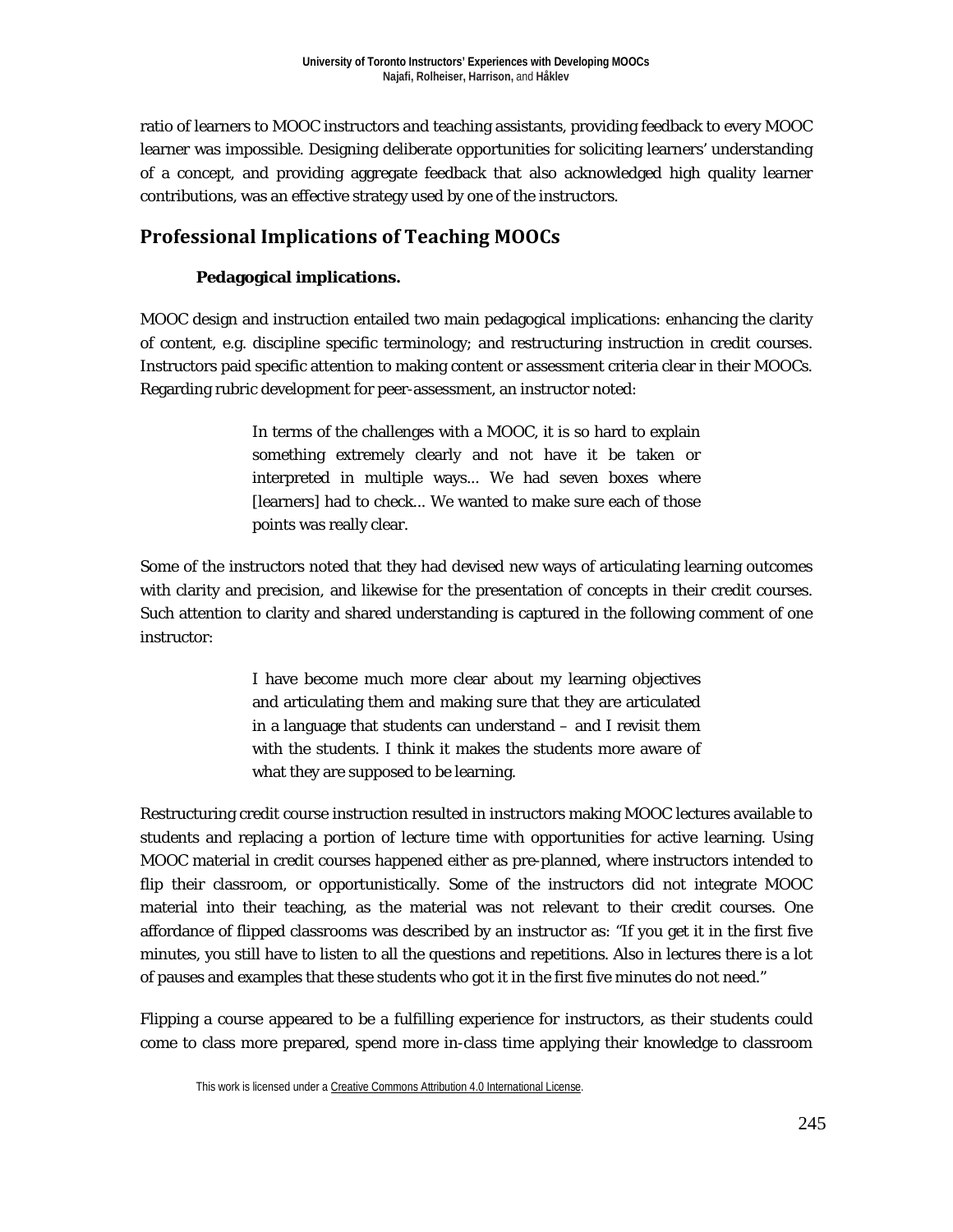projects, or engage in peer instruction in small-group or whole-class format. Peer instruction, one instructor believed, reinforced students' learning as they had to articulate concepts in their own language.

#### **Recognition and dissemination.**

Instructors expressed their professional satisfaction with teaching MOOCs and appreciated the wide range of recognition they received. They highlighted three sources of recognition for their MOOC instruction: U of T top level administration including the Office of the President and the Office of the Vice President and Provost; the academic community, including U of T and faculty members from other universities; and MOOC learners. MOOC development also resulted in opportunities for broader dissemination of instructors' scholarship and teaching. Some instructors had presented in international conferences and published papers based on their experience, thus gaining international academic exposure.

### **Evolution of U of T MOOC Support Services**

Based on instructors' accounts of available MOOC support and resources, OLS support targeted two aspects of MOOC development and implementation: pedagogical and technical. U of T MOOC support evolved and improved since 2012, which was evident from instructors' descriptions of the nature and source of pedagogical and technological support. One instructor emphasized how the OLS team adjusted and improved their instructional support strategies since earlier U of T MOOCs.

For the first cohort of U of T MOOC instructors in late 2012 and early 2013, support was mostly limited to technical aspects of MOOC design and development, and provided mainly by MOOC platform providers. Instructors added that OLS would follow up to make sure issues of concern were addressed.

The second cohort of U of T MOOC instructors, mid-2013 to 2014, received both pedagogical and technological support from OLS. According to OLS documentation, planning and support provided research-informed instructional guidance for goal setting, content development, and assessment design through two-day course design institutes, workshops and consultations. The change in the level of institutional support for the second cohort of U of T MOOCs is evident in this instructor's comment:

> OLS was fantastic in terms of the planning process… One of the things that OLS folks particularly pressed on me was the idea to have modules with themes, learning objectives for each module, and to also plan every little lecture bit.

Another instructor described an example of technical support provided by OLS as: "[OLS learning strategist] helped a lot to sort out technical issues with [MOOC platform] and also he went in everyday and looked at participants' postings about technical problems." These instructors

This work is licensed under [a Creative Commons Attribution 4.0 International License.](http://creativecommons.org/licenses/by/4.0/)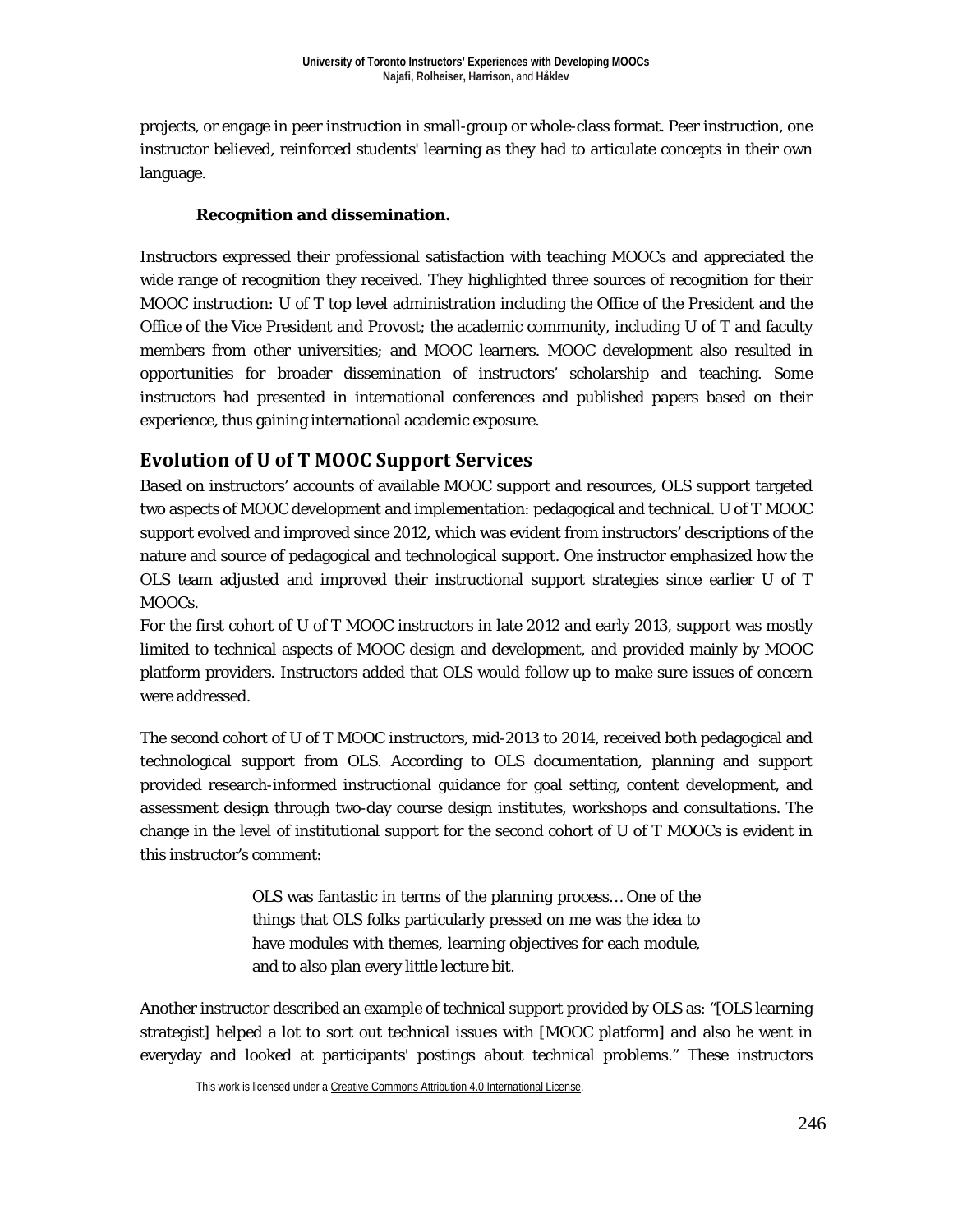explained how following a "backward design"-inspired approach (encouraged through OLS) helped them systematically plan their MOOC and include as much detail in planning as to what each video lecture would contain in relation to weekly and overall learning outcomes. One of the instructors shared the story-board developed for each week.

### **Measures of MOOC Success**

Completion rate, or the percentage of learners who obtain a certificate of completion, was deemed as a simplistic measure of MOOC success. The instructors believed learners' goals would impact their level of engagement with learning, assessment, and communicative components of a MOOC. An instructor explained:

> There were many people in the course who did not want the certificate. Some learners would say that I am very happy. I am watching the videos and learning a lot. I am not doing the assessment because I don't care about completion. I realized that there could be engaged people who don't fall into that number for different reasons.

Another instructor emphasized the relationship between learner motivation and learner activity when measuring the success of MOOCs. For one instructor, developing a high quality learning resource took precedence over completion rate.

Quality, and not quantity, of posts in MOOC discussion forums was regarded as a more relevant measure of success. High quality contributions to forums partly showed that discussion questions and learning materials aroused learners' interest and encouraged them to engage in knowledgebased discussions.

## **Discussion and Conclusions**

We interviewed eight U of T instructors to understand their experience in MOOC design, development, and implementation, motivation to offer MOOCs, and potential impact on their credit course instruction. In this section and the section that follows, we discuss our findings in the light of existing literature, explain the contributions of this research, and suggest areas for further studies.

## **Motivational Factors: Broader Outreach and Pedagogical Promise**

Findings of this study regarding instructors' motivation to teach MOOCs echo previous research (Holland, & Tirthali, 2014). Multiple factors motivated U of T instructors to offer MOOCs. Identifying MOOCs as a means of reaching a broader international public and sharing a glimpse

This work is licensed under [a Creative Commons Attribution 4.0 International License.](http://creativecommons.org/licenses/by/4.0/)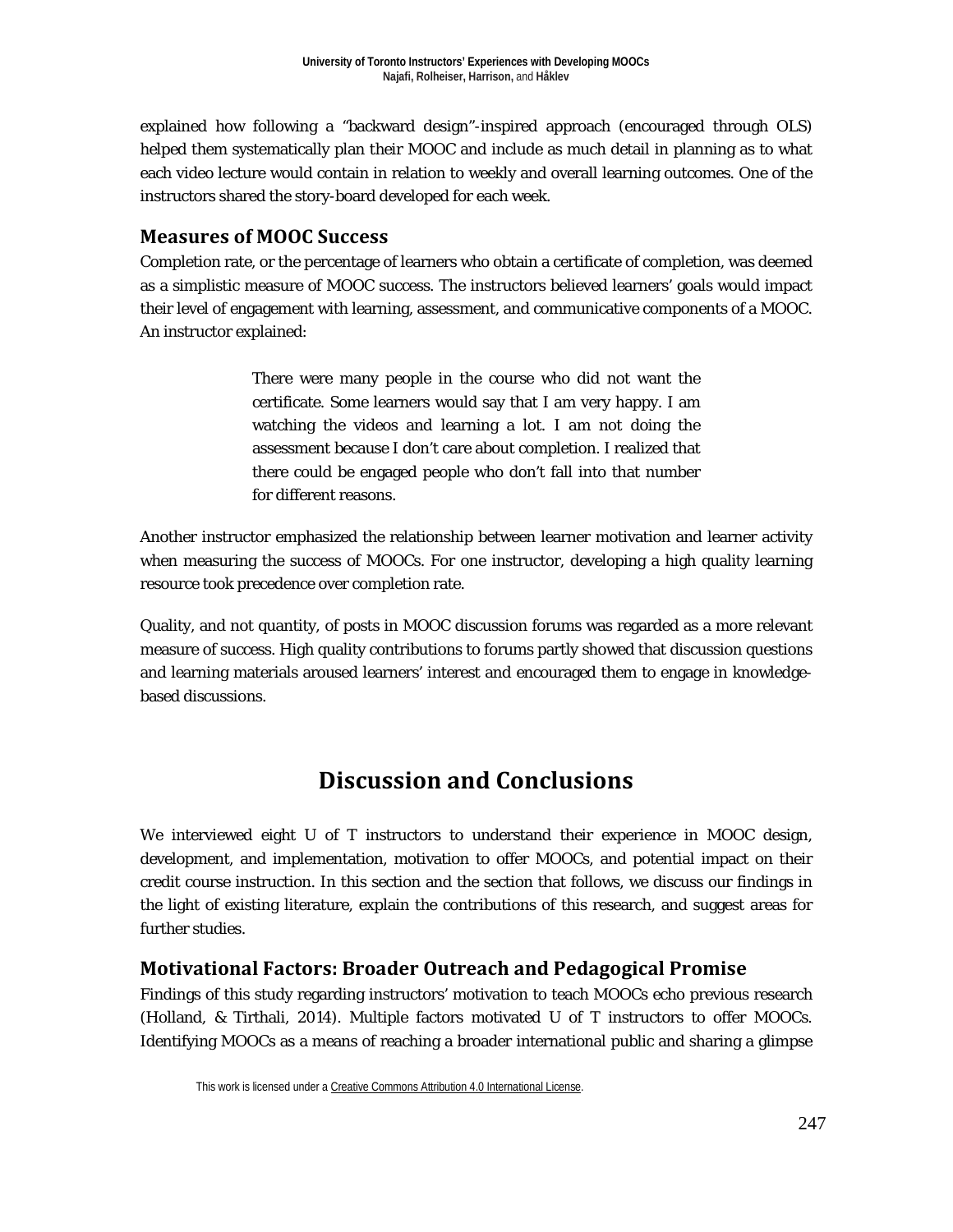of U of T teaching and learning approaches were main sources of motivation. Geographical distribution of U of T MOOC learners with respect to instructors' intended audience sometimes went beyond expectations for the instructors. Thus, establishing a broader outreach was one motivating goal that was realized. However, this motivation was contextualized within academically-driven motives such as examining ways to push the limits of pedagogy in large online classrooms, devising instructional approaches that leverage active learning within that context, and conceptualizing alternative learning opportunities.

Instructors' emphasis on application, demonstrated in the learning outcomes section of our findings, resonates with this vision. Open courses can engage an academic audience beyond course boundaries by showcasing the latest research developments at U of T and cultivating research partnerships. The opportunity to develop and run a MOOC, for some instructors, coincided with their decision to flip their credit course. The possibility to connect a MOOC to current teaching and research interests justified the time and effort needed to design and implement MOOCs.

### **MOOC Learning Outcomes: Moving beyond Knowledge Transmission**

Owing to the openness of MOOCs, characterizing MOOC learners in terms of their background, learning goals, and commitment level is near impossible (DeBoer, Ho, Stump, & Breslow, 2014). While U of T MOOC instructors echoed such concern, they did not compromise on MOOC learning outcomes. Mapping U of T MOOCs' desired learning outcomes to Fink's (2003) Taxonomy of Significant Learning, instructors kept the bar high for MOOC learners by moving beyond a focus on foundational knowledge to fostering application and integration of knowledge. Higher level learning outcomes, such as "learning to learn" (Fink, 2003) were more relevant to U of T credit courses, due to the time it takes for learners to develop metacognitive knowledge. One instructor expressed his goal for on-campus students to have developed such competencies upon completing their undergraduate studies.

Learning outcomes of a MOOC are articulated in relation to potential MOOC learners. For credit courses, an existing knowledge of students' characteristics facilitates the articulation of learning outcomes. MOOC instructors have to make assumptions about learners and plan ahead without extensive knowledge of the actual learners. This has raised concerns about MOOCs being teachercentric (Eisenberg & Fischer, 2014). However, our findings provide evidence that MOOC instructors can engage learners in more than knowledge acquisition. Instructional design that demands active learning, even within the realities of MOOCs, can offset the inherent teachercentered design.

## **Working within Assessment Constraints**

U of T MOOC instructors used three types of formative and summative assessment relative to their learning outcomes: knowledge/understanding, self-assessment, and peer-assessment. The complexity of assessment design and implementation varied from machine-graded to peer-graded assessments. None of the instructors relied exclusively on information recall or machine-graded

This work is licensed under [a Creative Commons Attribution 4.0 International License.](http://creativecommons.org/licenses/by/4.0/)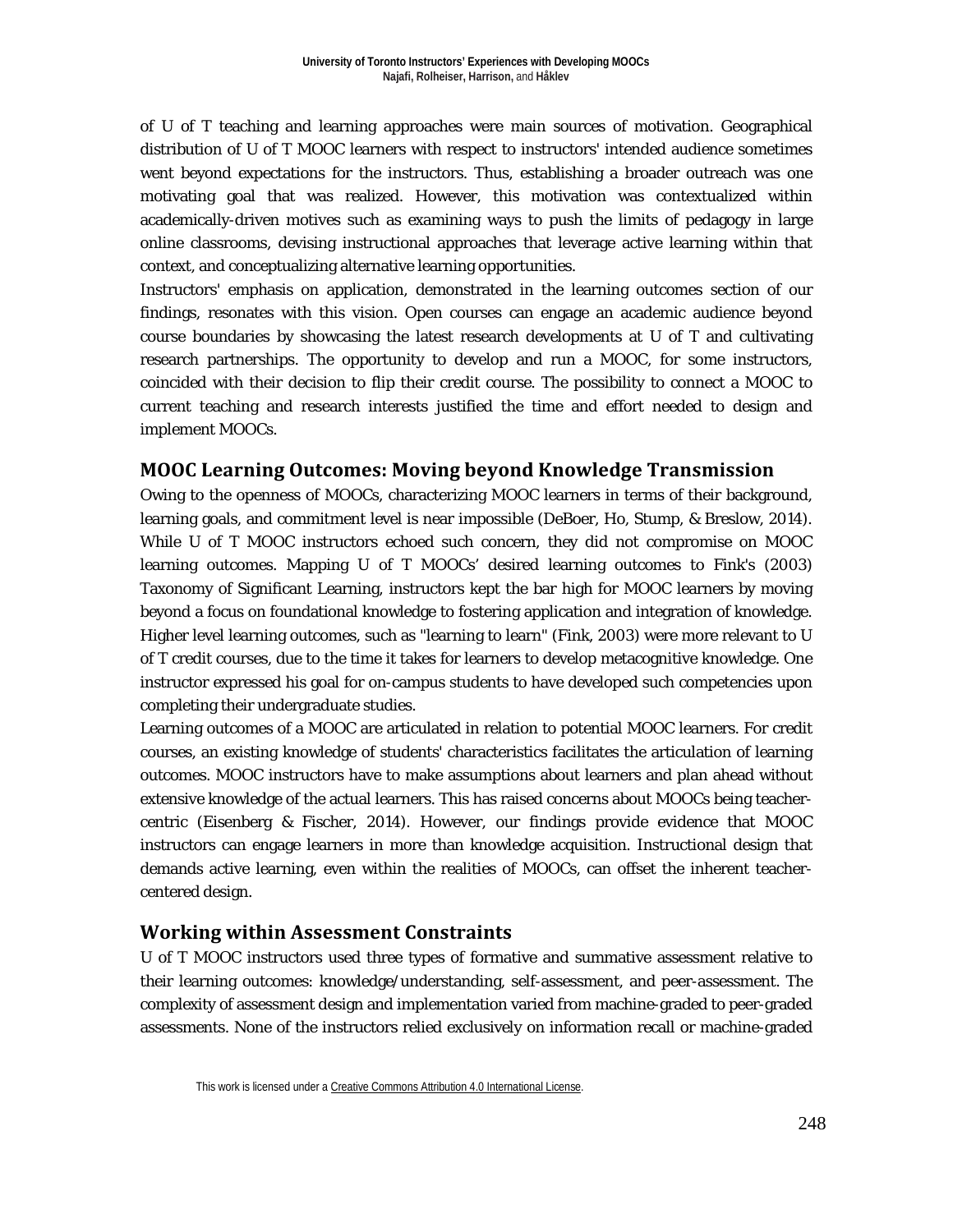quizzes. Rather, they aimed for educative assessment to measure students' progress regarding application and integration of learning outcomes.

To be effective, self and peer-assessment require rubrics that enable learners to evaluate their own or their peers' achievement of learning outcomes. The importance of rubric design is highlighted in the instructional design literature (Fink, 2003). Within a MOOC context, Kulkarni et al. (2013) emphasize the importance of creating readable rubrics and avoiding ambiguous terminology to facilitate peer feedback. U of T MOOC instructors highlighted the importance of rubric clarity to ensure shared understanding. As the sheer number of MOOC learners makes it impossible for the instructional team to check the accuracy of peer feedback, effective strategies to scaffold peer and self-assessment facilitate their scalability. Such scaffolding can be achieved through calibration exercises and corroboration with staff-graded assignments. In this study, one instructor mentioned employing calibration in a MOOC's peer-assessment assignment.

### **Multi-Disciplinary MOOC Development Team**

Although the configuration of MOOC development teams varied, our findings were consistent with previous work on the importance of adopting a team approach to MOOC development (Belanger, & Thornton, 2013; Alario-Hoyos et al., 2014). Similar to Arnold et al. (2014), sometimes MOOC instructors opted for a "divide and conquer" approach to content development, although dealing with time constraints, rather than making the task manageable, was the reason for such choice.

U of T MOOC instructors aimed to closely follow MOOC learners' discussions to address issues of controversy or to provide feedback. The high volume of interactions during a MOOC offering becomes overwhelming for the instructional team (Robinson & Ash, 2014) and demands informal instructional support such as Community Teaching Assistants (CTAs). CTAs are learners who successfully finish a MOOC and demonstrate exceptional performance. If the same MOOC is reoffered, they are invited to provide peer feedback in threads within discussion forums. CTAs in a Coursera Python MOOC, for instance, addressed the bulk of learners' questions (Severance, 2013). One U of T MOOC enlisted the help of CTAs in its second offering. Another instructor mentioned the anticipated involvement of CTAs in the second offering of a MOOC. Absence of CTAs presents a limitation for first time running MOOCs. Strategies such as inviting on-campus students to informally monitor the activities, as one U of T MOOC instructor did, may assist the instructional team in such circumstances.

## **MOOC Development Support**

At this time, OLS provides central MOOC development support at U of T, while instructors depend on departmental facilities for technical support. The structure and centrality of support varies in different universities based on existing infrastructure prior to MOOC initiatives (Gooding, Klaas, Yager, & Kanchanaraksa, 2013). Here, we focus on the ways OLS has progressed at U of T and expanded its services to MOOC instructors since 2012.

This work is licensed under [a Creative Commons Attribution 4.0 International License.](http://creativecommons.org/licenses/by/4.0/)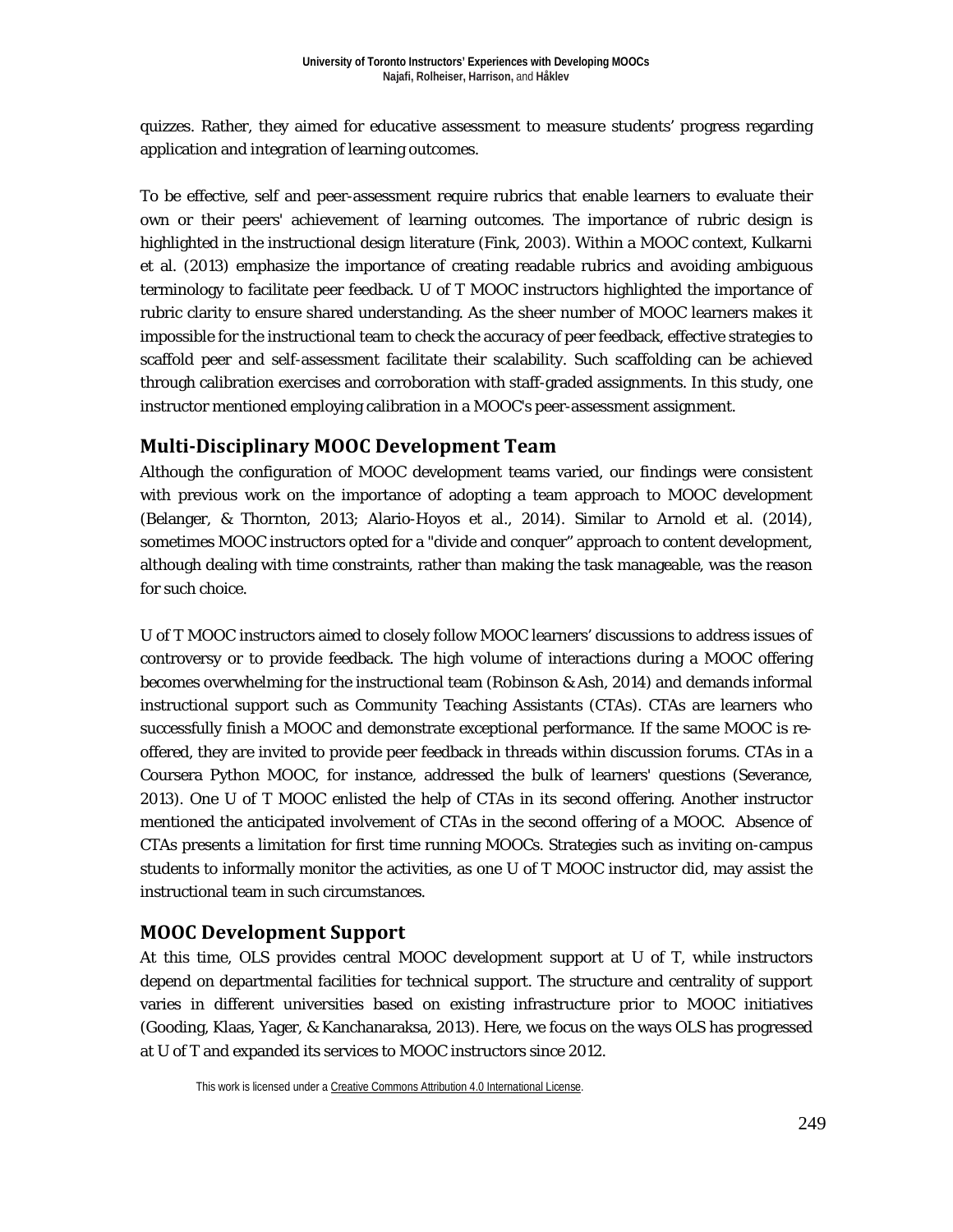Considering the variety of disciplines, anticipated learners, and learning outcomes of U of T MOOCs (Open UToronto MOOC Initiative: Report on Second Year of Activity, 2014), since 2012, OLS has gradually developed a common instructional design support system for all U of T MOOCs while also attending to specific requirements of each MOOC. In two OLS round-table sessions, instructors reviewed design considerations for online learning and engaged in hands-on instructional design tasks based on backward design and understanding by design frameworks (Wiggins & McTighe, 2005). These workshops highlighted the importance of the alignment between learning outcomes, assignments and activities, and assessment. Instructors received templates to visualize such alignments and had a chance to share a glimpse of their design with other workshop participants. The two instructors who participated in these workshops provided evidence of their effectiveness.

Often times, faculty members undertake a MOOC on top of their teaching and research responsibilities. Pragmatic estimates of time and resource requirements, suggested by OLS, further facilitate their planning relative to their existing workload. Total time required for the instructional team to develop and teach a MOOC varies considerably in literature from an average of 75 hours (Gooding et al., 2013) to 620 hours (Belanger & Thornton, 2013). Contextual and institutional factors impact the time estimate, thus increasing the accuracy of the time commitment proposed based on existing U of T MOOC experience.

## **Pedagogical Implications of MOOC Instruction**

U of T MOOC instructors deliberately provided opportunities for learners to engage with course material and with their peers through debates, discussion questions, and increasingly complex assignments. However, they did not equate the depth of MOOC learning with their credit courses for reasons such as shorter length of MOOCs, broader audience, and amount and quality of feedback available to MOOC learners vs. credit course students.

MOOC development further stressed the importance of instructional design and upfront planning regarding the alignment of learning outcomes, learning activities, and assessment. Systematic upfront planning was emphasized more for the second cohort of U of T MOOC instructors as they participated in OLS MOOC development workshops. Comparing preparation for credit courses and MOOCs an instructor commented:

> I don't think I ever spent as much time planning out any course. I obviously spend time thinking through how much time to devote to each section, but in terms of going down to every 5 minute chunk and what should I communicate by the end of that, I had never done that.

Thus the MOOCs functioned much as the online for-credit courses in Power's (2009) account, in bringing faculty that had taught for years to collaborate with instructional designers and reflect

This work is licensed under [a Creative Commons Attribution 4.0 International License.](http://creativecommons.org/licenses/by/4.0/)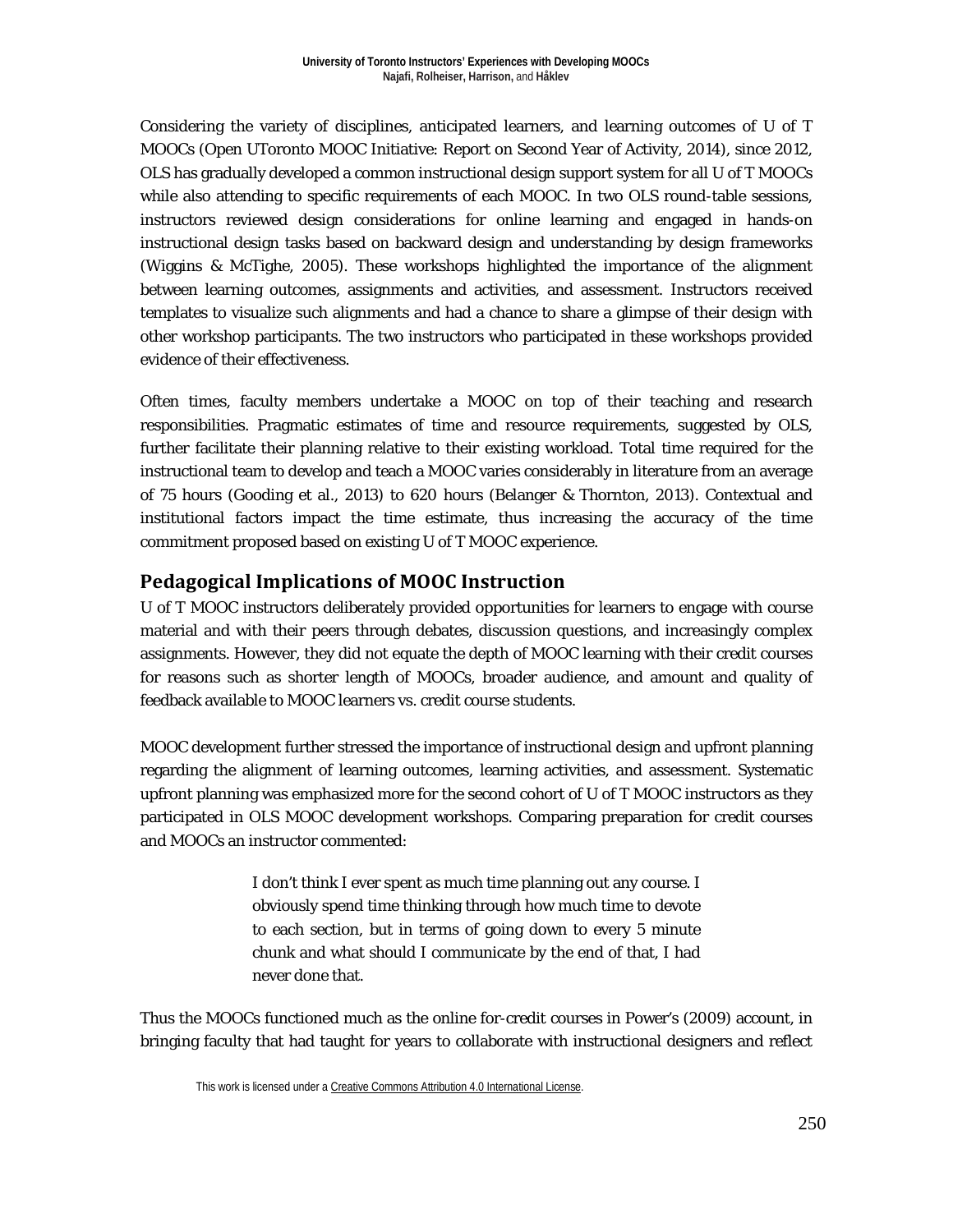on their pedagogical approach. Several of the MOOCs were also taught by teams of instructors, highlighting the importance of upfront planning and clarification of roles and responsibilities (Arnold et al., 2014). Bess (2000) suggested that the increased focus on hybrid and online courses in higher education would lead to an increase in course design teams with diverse backgrounds and specializations, which reflects MOOC design as we studied here.

## **Characterizing MOOC Success**

Although MOOC attrition rates and the small proportion of learners who complete all assessment requirements has raised considerable concern (Breslow et al., 2013; Chen et al., 2012), U of T instructors agreed that such raw numbers taken out of learner intent context do not reflect the success of a MOOC. More recently, learner engagement related to their intention and commitment level upon enrollment is used to propose an alternate interpretation of MOOC completion (DeBoer et al., 2014; Kizilcec, Piece, & Schneider, 2013). Knowledge of MOOC learner intentions, though, is affected by learners' decisions to answer surveys designed to collect such information.

Our participants noted the quality of learner participation and use of MOOC resources in light of learner intention as a relevant indicator of MOOC success. One instructor identified investigating strategies to keep learners engaged as a research opportunity in the MOOC context:

> In a MOOC it is so easy to stop going either because you are bored or because your life is too busy. It is still a glorious situation for looking at factors that enhance engagement. So if you can hold the students in that context where it is most easy to leave, then you are really doing something. Different techniques could be used and then compared.

## **Implications and Future Research**

By focusing on less studied aspects of MOOCs as learning environments, MOOC design considerations and instructors' experience, our study addresses the paucity of research that could impact MOOC learner's experience.

Three major findings from this research were:

- Instructors' motivations to offer MOOCs were to provide quality learning experiences to broader groups of learners and to contribute to open educational resources.
- MOOC experience led to increasing active learning opportunities in credit courses for four instructors.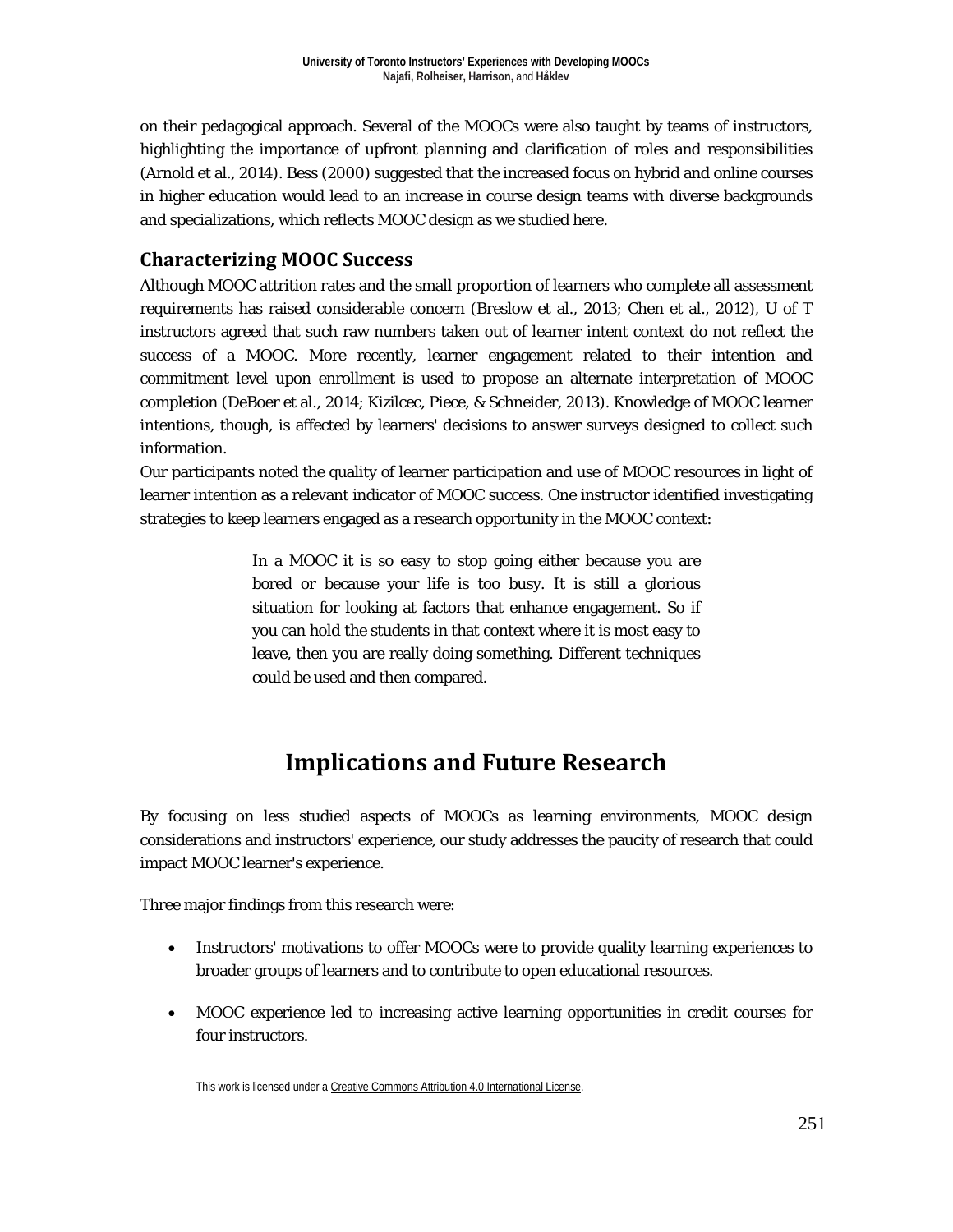• Systematic, research-based instructional support during MOOC design facilitated instructors' planning and their more nuanced understanding of instructional design processes.

We propose three areas of future research:

- design considerations and learning implications of self and peer-assessment for MOOCs;
- impact of the organization of discussion forums and various arrangements of instructional team presence on learner participation in topic-related discussions; and
- influence of MOOC planning and implementation on subsequent credit course design.

We acknowledge the limitation of our study regarding confidentiality consideration that prevented us from comparing and contrasting instructional designs between MOOCs, or deeply contextualizing our findings with examples from specific MOOCs.

U of T MOOC instructors were interested in designing new learning experiences for specific groups of learners inspired by the MOOC concept. Target learners varied from learners who could not enroll in a MOOC and complete it while the MOOC was running, known groups of professionals who were geographically dispersed in remote areas, and organizations seeking alternative professional development paths.

On-demand MOOCs are already developed at U of T. Whether U of T MOOC instructors would design MOOCs with different learning tracks to correspond to learners' intentions remains an open question. Currently, a study is underway at U of T that examines relations between learner intent, behavior, and outcome in multiple U of T MOOCs from various aspects of MOOC participation, such as forum activity.

## **Acknowledgements**

Our deep thanks to all the U of T MOOC instructors who ventured into this new terrain and also agreed to share their learning with us in this study. Our thanks, as well, to the U of T administrators who encouraged and supported this new approach to learning and teaching.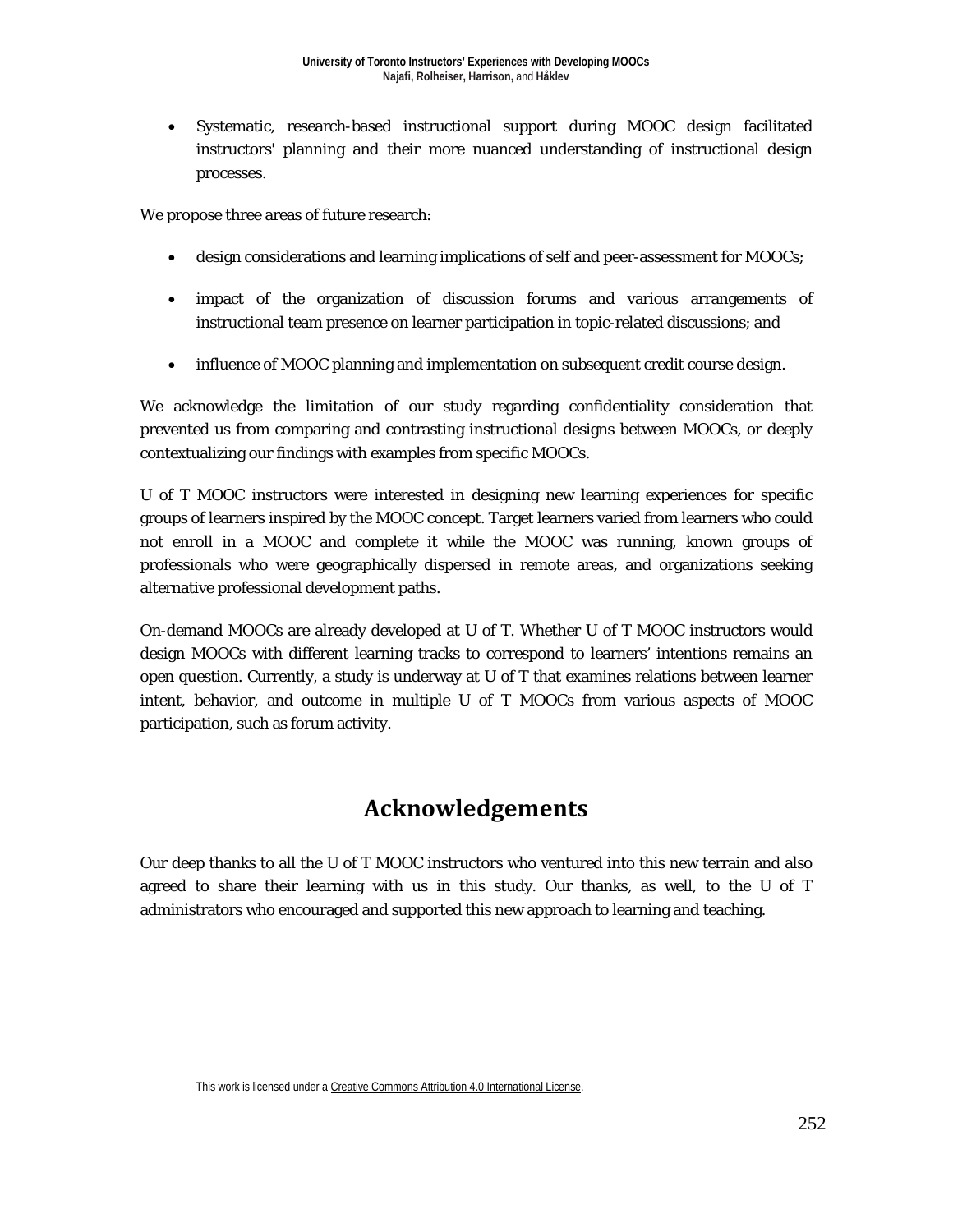## **References**

- Alario-Hoyos, C., Pérez-Sanagustín, M., Cormier, D., & Kloos, C. D. (2014). Proposal for a conceptual framework for educators to describe and design MOOCs. *Journal of Universal Computer Science, 20*(1), 6–23.
- Alario-Hoyos, C., Pérez-Sanagustín, M., Delgado-Kloos, C., Parada G., H., Muñoz-Organero, M., & Rodríguez-de-las-Heras, A. (2013). Analysing the impact of built-in and external social tools in a MOOC on educational technologies. In D. Hernández-Leo, T. Ley, R. Klamma, & A. Harrer (Eds.), *Scaling up Learning for Sustained Impact, 8095*, (pp. 5–18). Springer Berlin Heidelberg. Retrieved from [http://dx.doi.org/10.1007/978-3-642-40814-](http://dx.doi.org/10.1007/978-3-642-40814-4_2) [4\\_2](http://dx.doi.org/10.1007/978-3-642-40814-4_2)
- Arnold, P., Kumar, S., Thillosen, A. & Ebner, M. (2014). Offering cMOOCs collaboratively: The COER13 experience from the convenor's perspective. In U. Cress, & C.D. Kloos (Eds.), *Proceedings of the European MOOC Stakeholder Summit 2014*, pp. 184-188.
- Belanger, Y., & Thornton, J. (2013). Bioelectricity: A quantitative approach Duke University's first MOOC. [http://dukespace.lib.duke.edu/dspace/bitstream/handle/10161/6216/Duke\\_Bioelectricit](http://dukespace.lib.duke.edu/dspace/bitstream/handle/10161/6216/Duke_Bioelectricity_MOOC_Fall2012.pdf) [y\\_MOOC\\_Fall2012.pdf](http://dukespace.lib.duke.edu/dspace/bitstream/handle/10161/6216/Duke_Bioelectricity_MOOC_Fall2012.pdf)
- Bess, J. L. (2000). *Teaching alone, teaching together: Transforming the structure of teams for teaching*. San Francisco: Jossey-Bass.
- Breslow, L., Pritchard, D. E., DeBoer, J., Stump, G. S., Ho, A. D., & Seaton, D. T. (2013). Studying learning in the worldwide classroom: Research into edX's first MOOC. *Research & Practice in Assessment, 8*, 13-25. Retrieved fro[m http://www.rpajournal.com/dev/wp](http://www.rpajournal.com/dev/wp-content/uploads/2013/05/SF2.pdf)[content/uploads/2013/05/SF2.pdf](http://www.rpajournal.com/dev/wp-content/uploads/2013/05/SF2.pdf)
- Chen, B., Håklev, S., Harrison, L., Najafi, H., & Rolheiser, C. (2015). How do MOOC learners' intentions relate to their behaviors and overall outcomes? Poster presented at the American Educational Research Association annual conference, Chicago, IL.
- Chen, Z., Cheng, J., Chia, D., & Koh, P. W. (2012). Engagement, interaction, and retention in online Classes. *CS224W Final Report.* <http://www.stanford.edu/class/cs224w/upload/cs224w-003-final.pdf>
- Creswell, J. W. (2012). *Educational research: Planning, conducting, and evaluating quantitative and qualitative research* (4th ed.). Upper Saddle River, NJ: Pearson.

This work is licensed under [a Creative Commons Attribution 4.0 International License.](http://creativecommons.org/licenses/by/4.0/)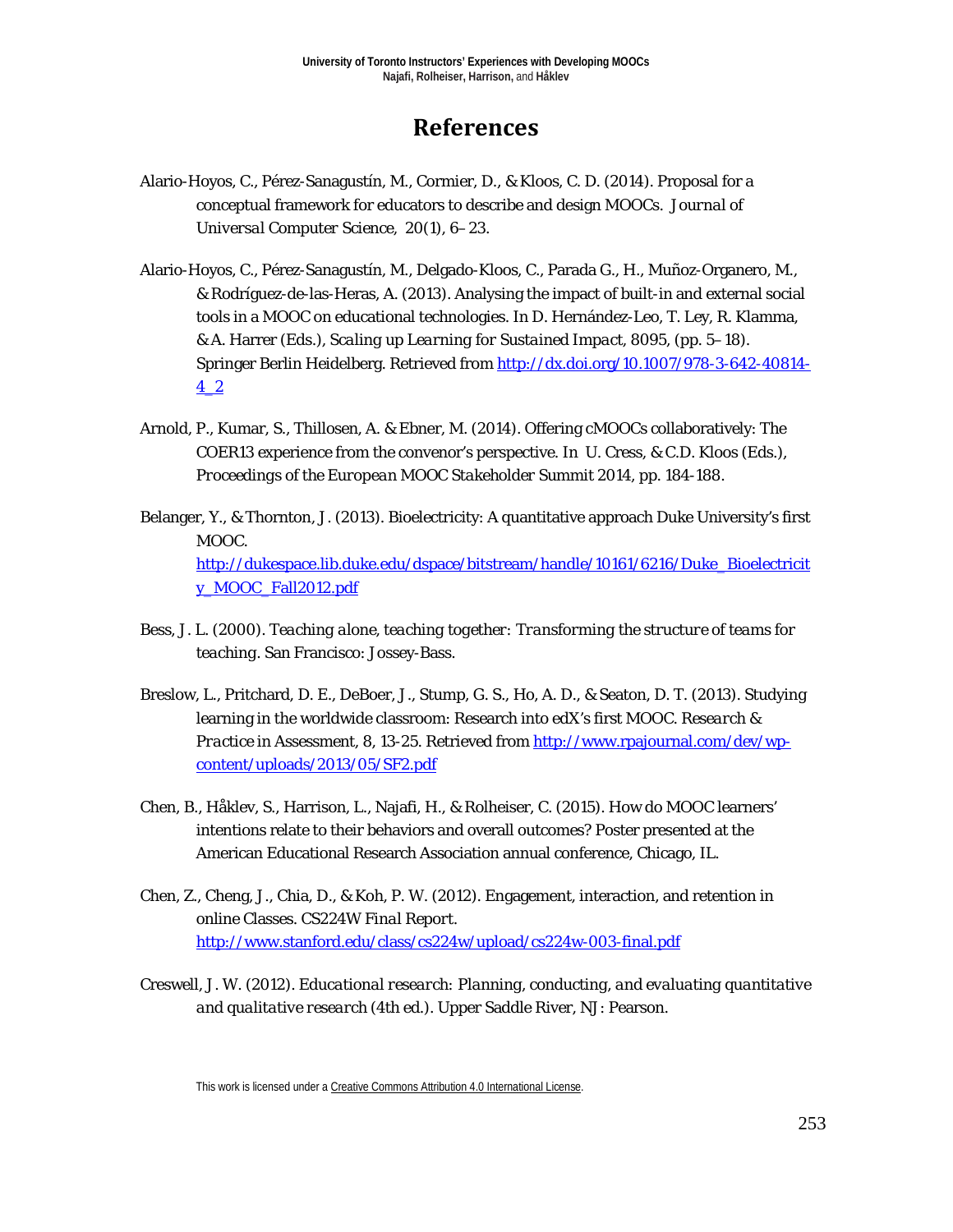- DeBoer, J., Ho, A. D., Stump, G. S., & Breslow, L. (2014). Changing "course": Reconceptualizing educational variables for massive open online courses. *Educational Researcher, 43*(2), 74–84.
- Eisenberg, M. & Fischer, G. (2014). MOOCs: A perspective from the learning sciences. In J. L. Polman et al. (Eds.), *Learning and Becoming in Practice: 11th International Conference of the Learning Sciences* 2014, Boulder, pp. 190-197.
- Fink, L. D. (2013). *Creating significant learning experiences: An integrated approach to designing college courses.* San Francisco: Jossey-Bass.
- Gooding, I., Klaas, B., Yager, J. D., & Kanchanaraksa, S. (2013). Massive open online courses in public health. *Frontiers in Public Health, 1*, 59.
- Håklev, S. (2011). *The Chinese national top level courses project: Using open educational resources to promote quality in undergraduate teaching (Unpublished master's thesis).* University of Toronto, ON, Canada.
- Hollands, F. M. & Tirthali, D. (May, 2014). *MOOCs: Expectations and reality.* Full report. Center for Benefit-Cost Studies of Education, Teachers College Columbia University. Retrieved from [http://cbcse.org/wordpress/wp](http://cbcse.org/wordpress/wp-content/uploads/2014/05/MOOCs_Expectations_and_Reality.pdf)[content/uploads/2014/05/MOOCs\\_Expectations\\_and\\_Reality.pdf](http://cbcse.org/wordpress/wp-content/uploads/2014/05/MOOCs_Expectations_and_Reality.pdf)
- Kizilcec, R., Piece, C. & Schneider, E. (2013). Deconstructing disengagement: Analyzing learner subpopulations in massive open online courses. *The 3rd Proceedings of the Learning Analytics & Knowledge Conference*. Leuven, Belgium.
- Koehler, M. J., Mishra, P., Hershey, K., & Peruski, L. (2004). With a little help from your students: A new model for faculty development and online course design. *Journal of Technology and Teacher Education, 12*(1), 25-55.
- Kulkarni, C., Wei, K. P., Le, H., Chia, D., Papadopoulos, K., Cheng, J., … Klemmer, S. R. (2013). Peer and self assessment in massive online classes. *ACM Transactions on Computer-Human Interaction, 20*(6), 1–31.
- Liyanagunawardena, T. R., Adams, A. A., & Williams, S. A. (2013). MOOCs: A systematic study of the published literature 2008-2012. *IRRODL, 14*(3). Retrieved from <http://www.irrodl.org/index.php/irrodl/article/view/1455/2531>
- Maguire, L. (2005). Literature review-faculty participation in online distance education: Barriers and motivators. *Online Journal of Distance Learning Administration, 8*(1), 1-15.

This work is licensed under [a Creative Commons Attribution 4.0 International License.](http://creativecommons.org/licenses/by/4.0/)